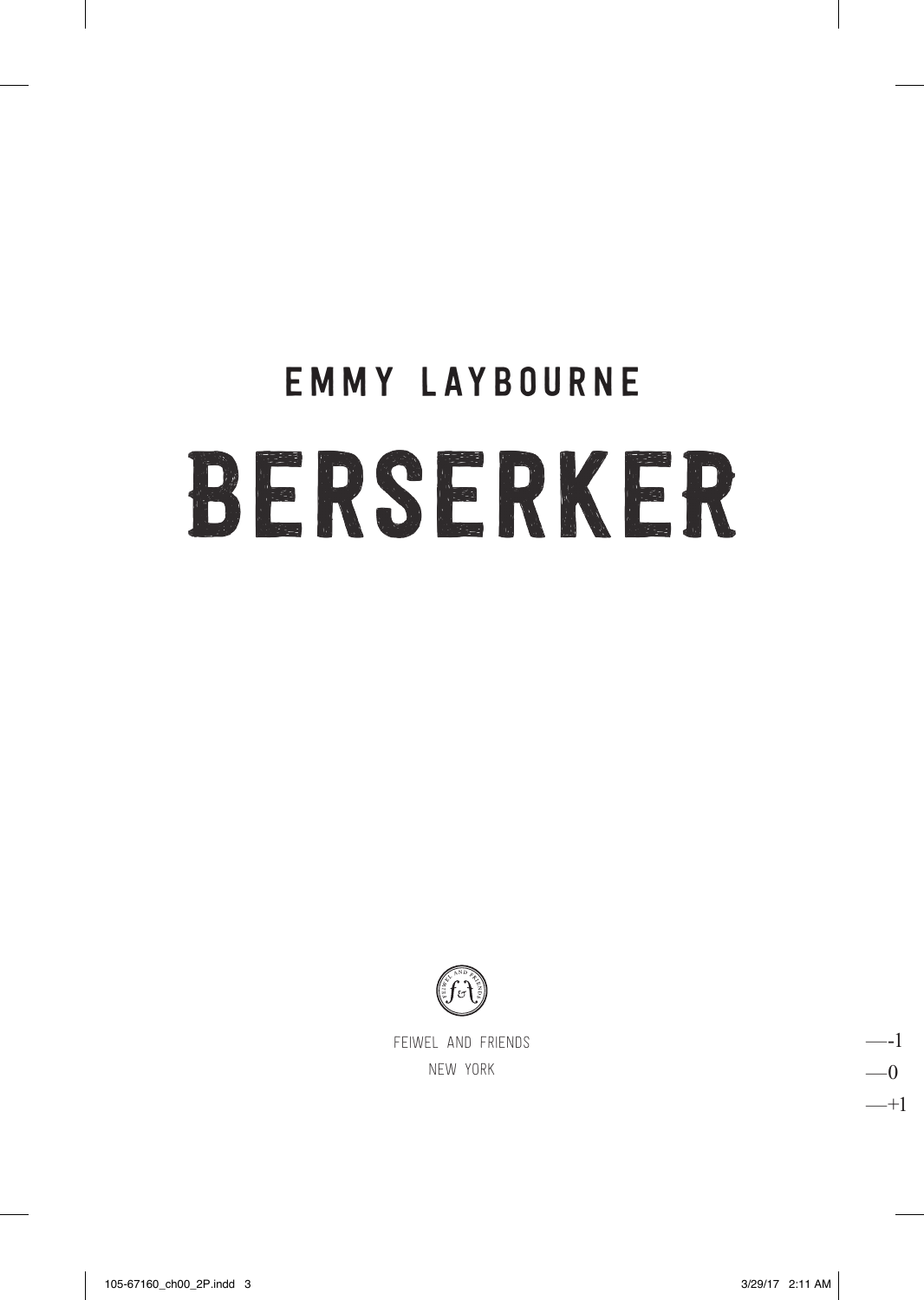A Feiwel and Friends Book

An Imprint of Macmillan

berserker. Copyright © 2017 by Emmy Laybourne. All rights reserved. Printed in the United States of America by R. R. Donnelley & Sons Company, Harrisonburg, Virginia. For information, address Feiwel and Friends, 175 Fifth Avenue, New York, N.Y. 10010.

Our books may be purchased in bulk for promotional, educational, or business use. Please contact your local bookseller or the Macmillan Corporate and Premium Sales Department at (800) 221-7945 ext. 5442 or by e-mail at MacmillanSpecialMarkets@macmillan.com.

Library of Congress Cataloging-in-Publication Data is available.

ISBN 978-1-250-05520-0 (hardcover) / ISBN 978-1-250-13523-0 (ebook)

Book design by Liz Dresner

Feiwel and Friends logo designed by Filomena Tuosto

First Edition—2017

10 9 8 7 6 5 4 3 2 1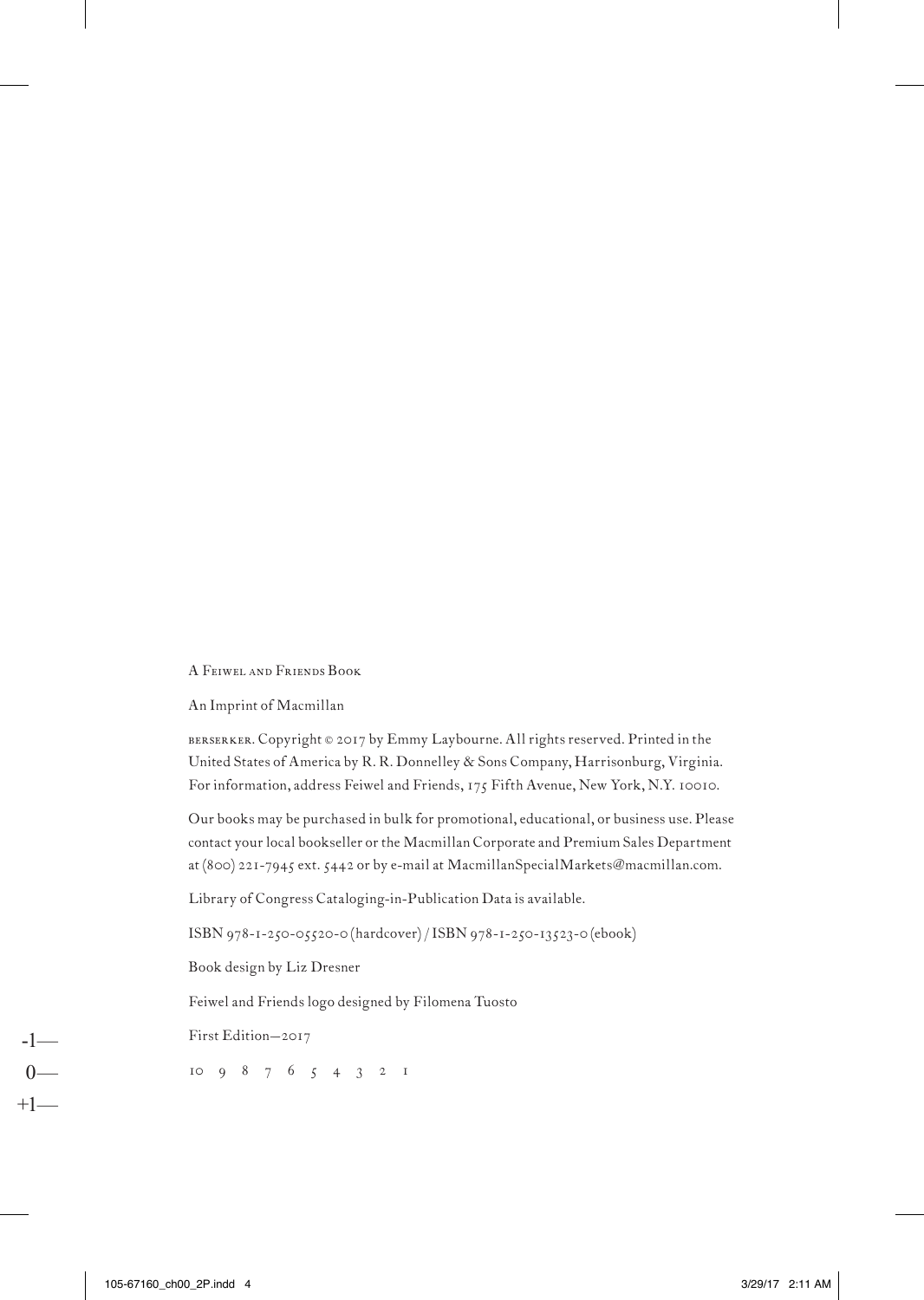*For Ellie*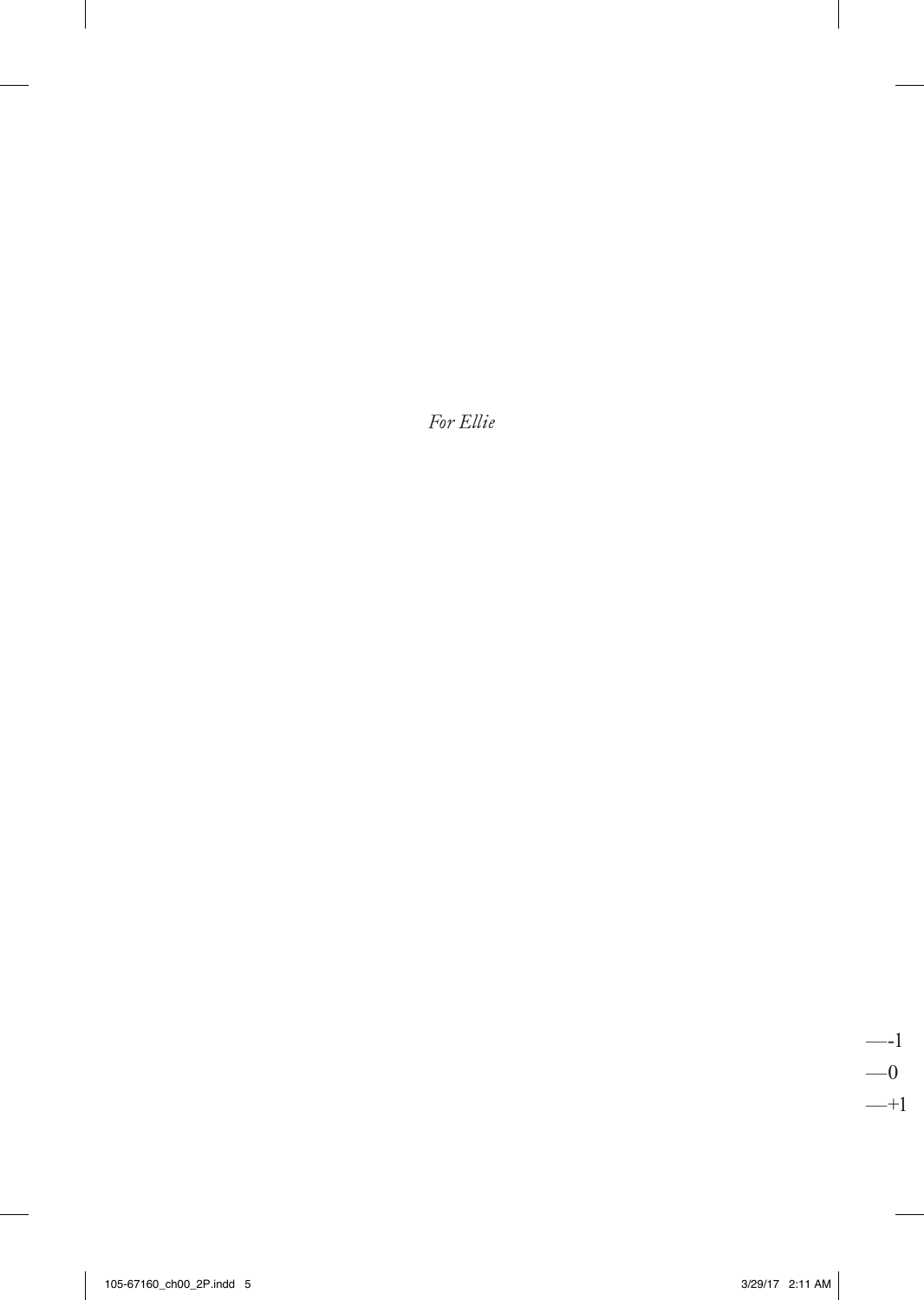## CHAPTER ONE

October 1883 Norheimsund, Norway

 $\prod_{\mathrm{m}}$ he hog snorted at the two young trespassers in his pen. He kept his massive flank pressed to the oak beams of the fence, staying as far away from them as he could.

The girl, Hanne, kept her eyes on the boar, hiding the knife she held against the folds of her skirt. It was a long, slender blade; old, honed often, and very, very sharp. Her milky blond hair was plaited in a crown around her head. She wore her oldest work dress and a coarse homespun apron stained rust at the hem. Though she was two years his senior, her brother Knut dwarfed her. He was six feet six inches tall. Barrel chested but, at fourteen years old, barefaced.

Behind the siblings stood a large round tub, empty and waiting, and a long-handled wooden spoon. Hanne was glad for the cold October air. It tamped down the stench of the pig's mud.

The massive boar shifted his weight, pawing at the ground. With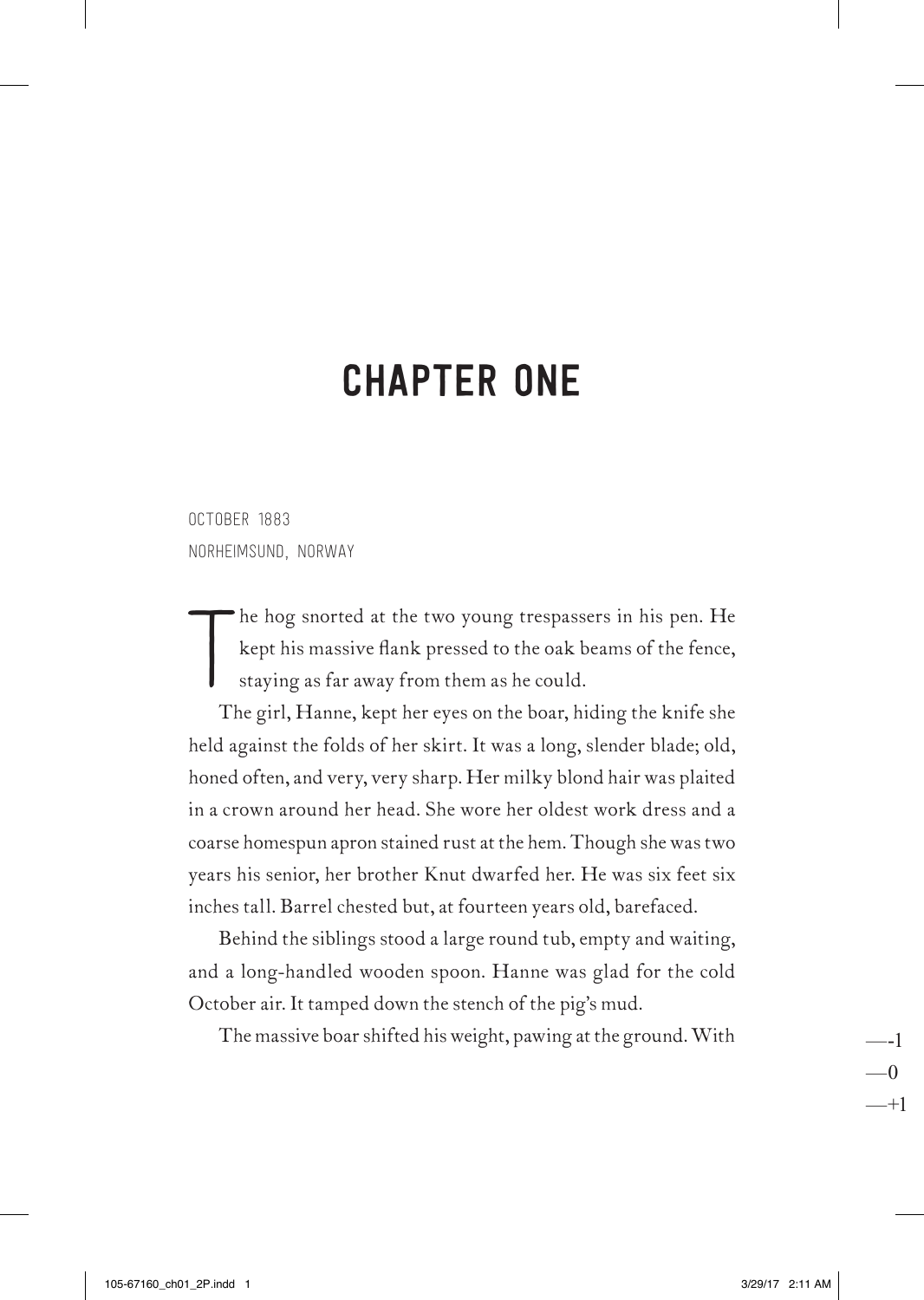a sudden scrape and a bang, the door to the old farm cabin swung open.

The bowlegged farmer hurried toward the pigpen.

"Stop!" he called. "Girl! Get out of there!"

Hanne kept her gaze fixed on the hog.

Their father, Amund, came hobbling out of the farmhouse behind the farmer. "Hush now! You'll startle the pig!"

Their father's part in the butchering was to keep the farmer inside until the work of killing was finished. He always brought a jug containing a few pulls of apple wine to share. Neither Amund nor his children wished to be found out by their neighbors, for they were Nytteson.

"Calm down," Amund called to the farmer. "You'll spoil the kill."

"I didn't know you meant to have a girl aid in the butchering," the farmer protested, his face red with fear and anger. "I never would have agreed to it!"

"She's just there to help collect the blood. Don't worry."

The hog snorted and fretted. He did not like this commotion, and he did not like the two silent blond siblings staring at him from inside his own pen.

Amund caught up to the farmer. He raised his right hand, the hand with only two fingers and a thumb remaining, bidding the farmer to slow down. The sight of Amund's deformity was enough to still the man for a moment.

"You won't be sorry you hired us. Now come, let's go have a drink," Amund told the farmer.

"He'll kill her—he mauled my son," the farmer said. "That's why I hired the work out in the first place."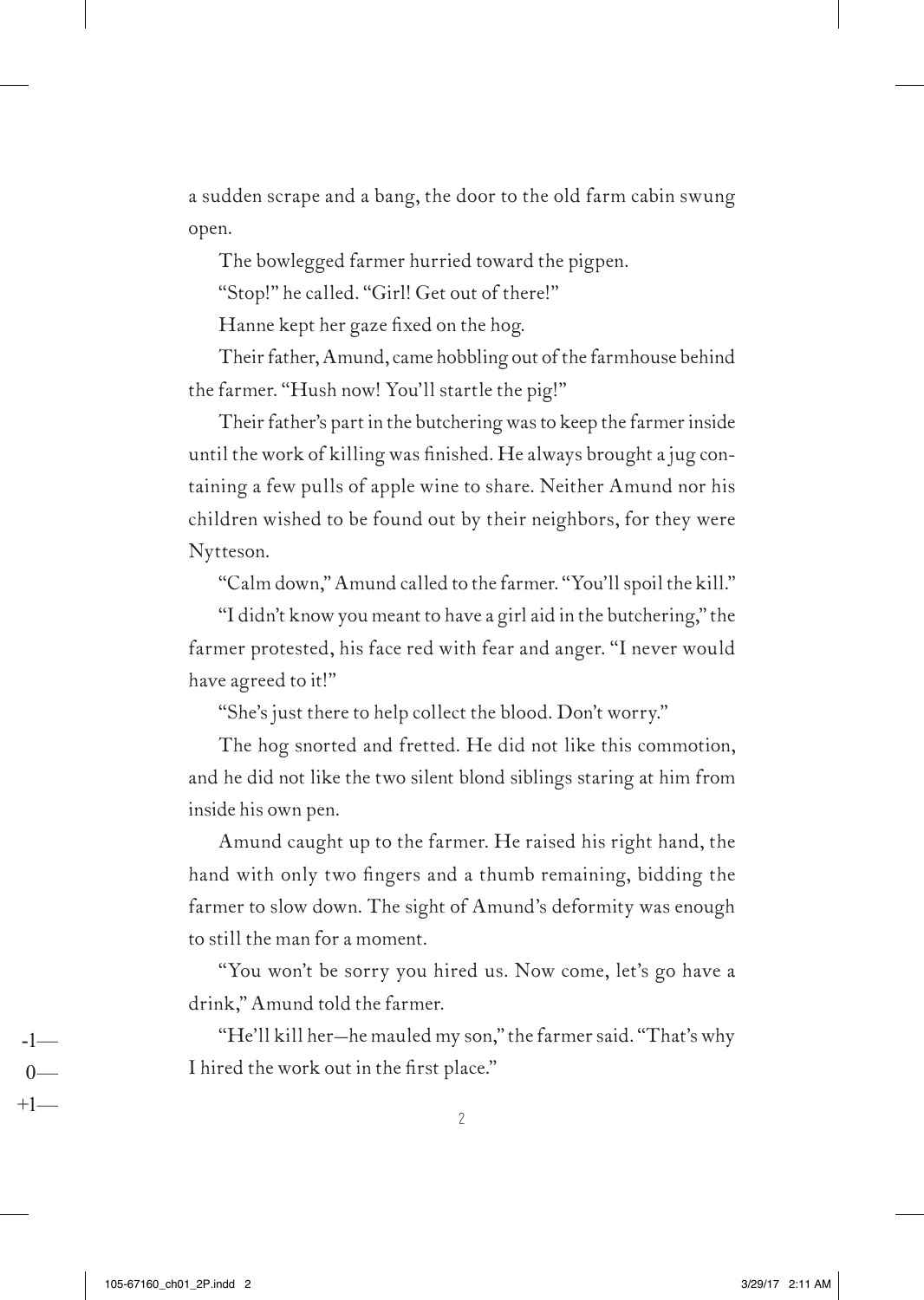Amund began to speak again, but the farmer changed tactics, calling to the girl, "Young miss, come out of there! Don't be foolish. I'll not let you be killed, not on my land."

But Hanne continued to ignore him. She could feel the anger of the hog growing, his irritation at the farmer's voice edging him toward action. His breath was steaming in the air.

"Knut," Hanne said. "The pig's taking too long. You'll have to provoke him some."

"I don't want to," her brother said softly. Hanne knew Knut would have liked to hold her hand. The bigger beasts scared Knut. But he wouldn't dare reach for her hand in the sight of their father.

"Get on with it, children," Amund called.

"Come out, I say!" the farmer shouted.

The boar snorted and wheeled around. He was becoming confused.

Hanne didn't want that. She wanted him mean and focused. "You've got to make him charge you," she hissed to Knut. "Come on, now! He must attack you."

Knut made a weak movement toward the hog.

"You must do better than that! Hey!" she yelled. She picked up a clump of mud and threw it at the animal's head.

The boar snorted and pawed the ground.

"Yell, Knut!" she ordered.

"Yah! Pig!" Knut yelled. He feigned a dart forward, startling the animal.

The massive hog lowered his head and, finally, charged Hanne's brother.

A cry went up from the farmer, who rushed forward to help.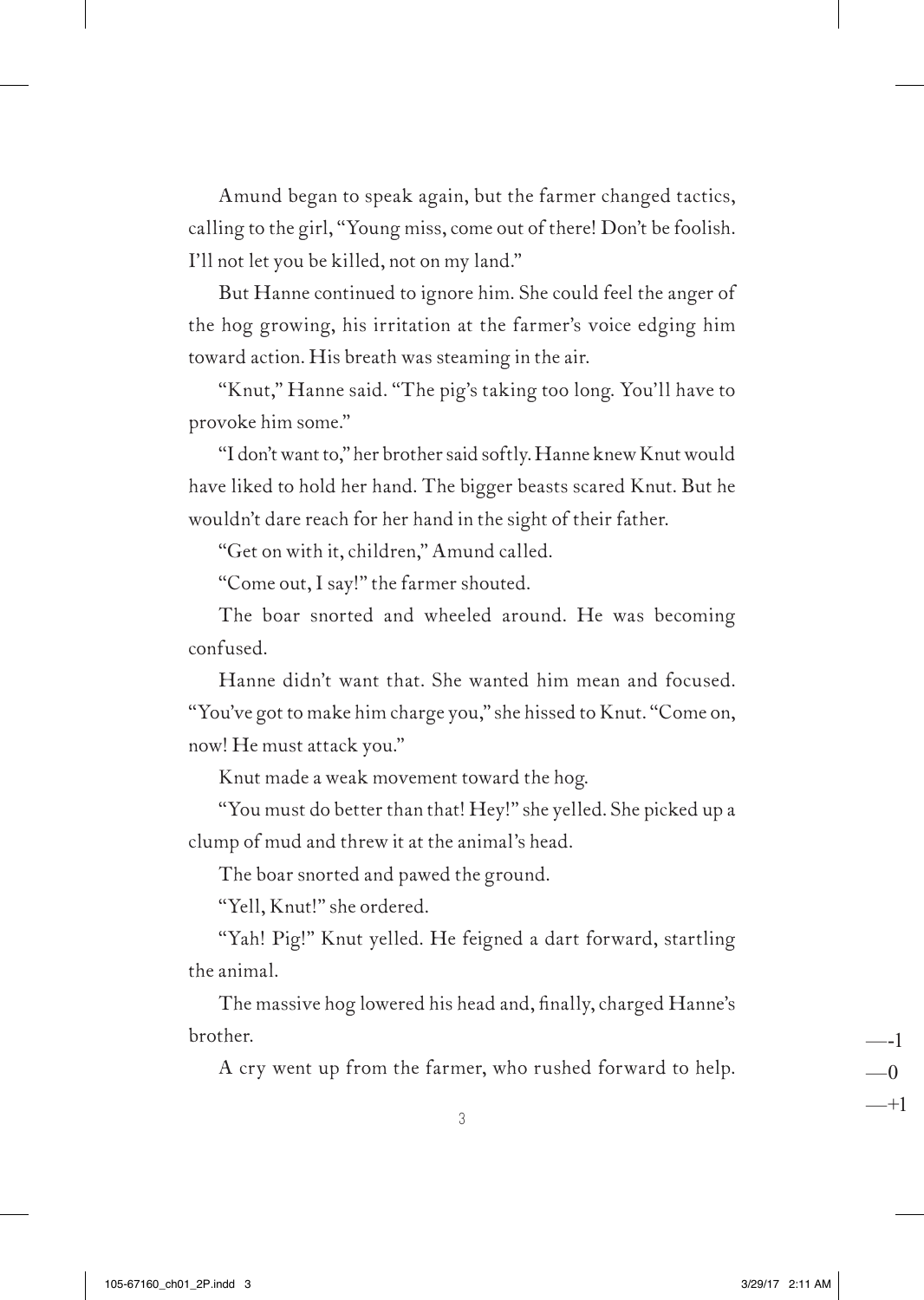Amund held out his crutch to restrain him, smacking the man across the chest.

Moving as fast as a lightning strike, Hanne put herself between the hog and her brother. The reek hit her as the beast's massive bulk bore down on her. She threw herself forward, grabbing the pig around the neck. Her body was yanked parallel to the ground by the momentum, and her legs snapped up. The hog swerved around Knut, trying to run away from Hanne, but she hooked a leg over the pig's side.

Her sense of the animal's anatomy sharpened, as it always did before the kill. Her pupils were fully wide, as if she had black eyes, not blue; and she knew without looking where the jugular vein lay.

With one arm clutching the pig's neck, she used her other hand to sink the thin blade into the flesh under the pig's ear. The knife seemed to move on its own, slicing through the fatty meat until Hanne's wrist was buried deep in the pig's throat. There. The jugular was severed, and the blood began to fountain. Hanne's hand was pushed out by the geyser of hot, slippery liquid.

The hog's massive bulk came to a skid, body jerking, legs still trying to charge.

"Get the bucket!" Hanne called to Knut. The farmer wanted the blood collected. If it wasn't stirred while it was hot, much of the sweetness would be lost and the sausage wouldn't taste as good.

Knut wiped tears away from his eyes with his sleeve as he hustled over. He was shaken by the killing—he always was. But he brought over the blood pan and set it down.

Hanne pushed off the hog's slick back. She dropped the knife into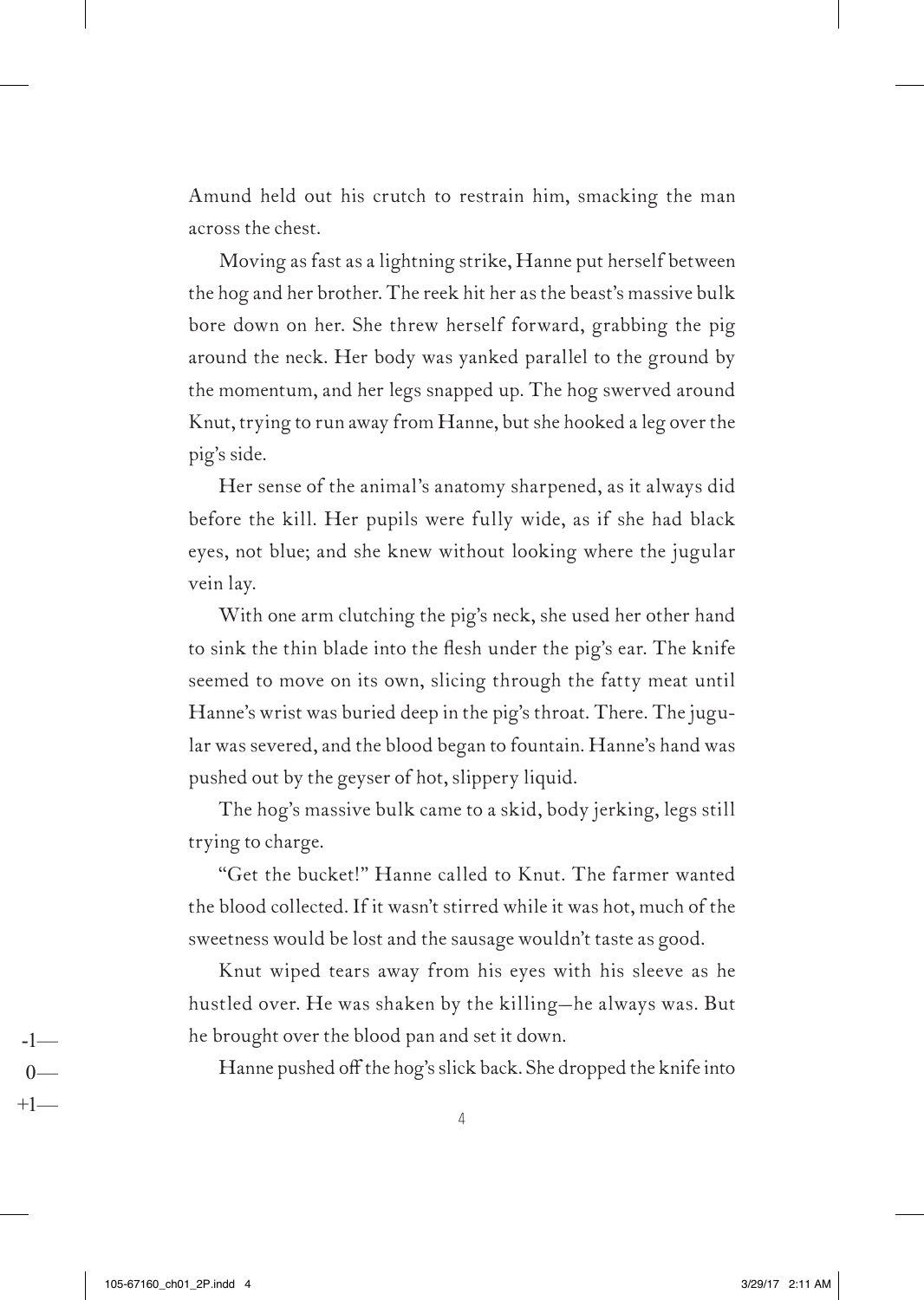the wide front pocket she'd sewn in for this purpose. She wiped her hands on her apron.

Knut now did his part. He grabbed the boar by its hind feet and lifted it up. He grunted and strained, his face becoming red as he angled the beast's head to send the blood into the waiting tub.

"Ah!" the farmer cried out in wonder. To lift a hog that way was impossible for most men. Even two or three men would have to drag a beast that size on the ground. How could this boy lift it?

The farmer began to recite the Lord's Prayer. Amund snorted. "You'll see," he said, waving his stump at the pan of blood. "Best blood sausage you'll ever make. And the meat! Delicious."

Hanne knelt in the dirt beside the tub. She brushed off her hands and reached into the tub to locate the spoon. She pulled it out and began to stir. Steam rose from the tub. The blood splashed, then slowed to a steady flow. It ran like syrup, but the width of the stream swelled rhythmically with the final heartbeats of the swine.

The pig's eye was glossed over, even though his forehooves still twitched.

Knut's muscles strained and shook. He was sweating freely now, steam rising from his broad back like mist off morning waters.

Hanne became aware of the hunger building in her belly. Her father had brought her two loaves of brown bread and a half round of cheese in an old gunnysack. He knew the price she would pay for using her Nytte, her gift.

Knut hefted the boar up again, resettling his grip on its hocks.

The stream of blood was thinning now. Soon Knut could rest the hog, and then the butchering would begin.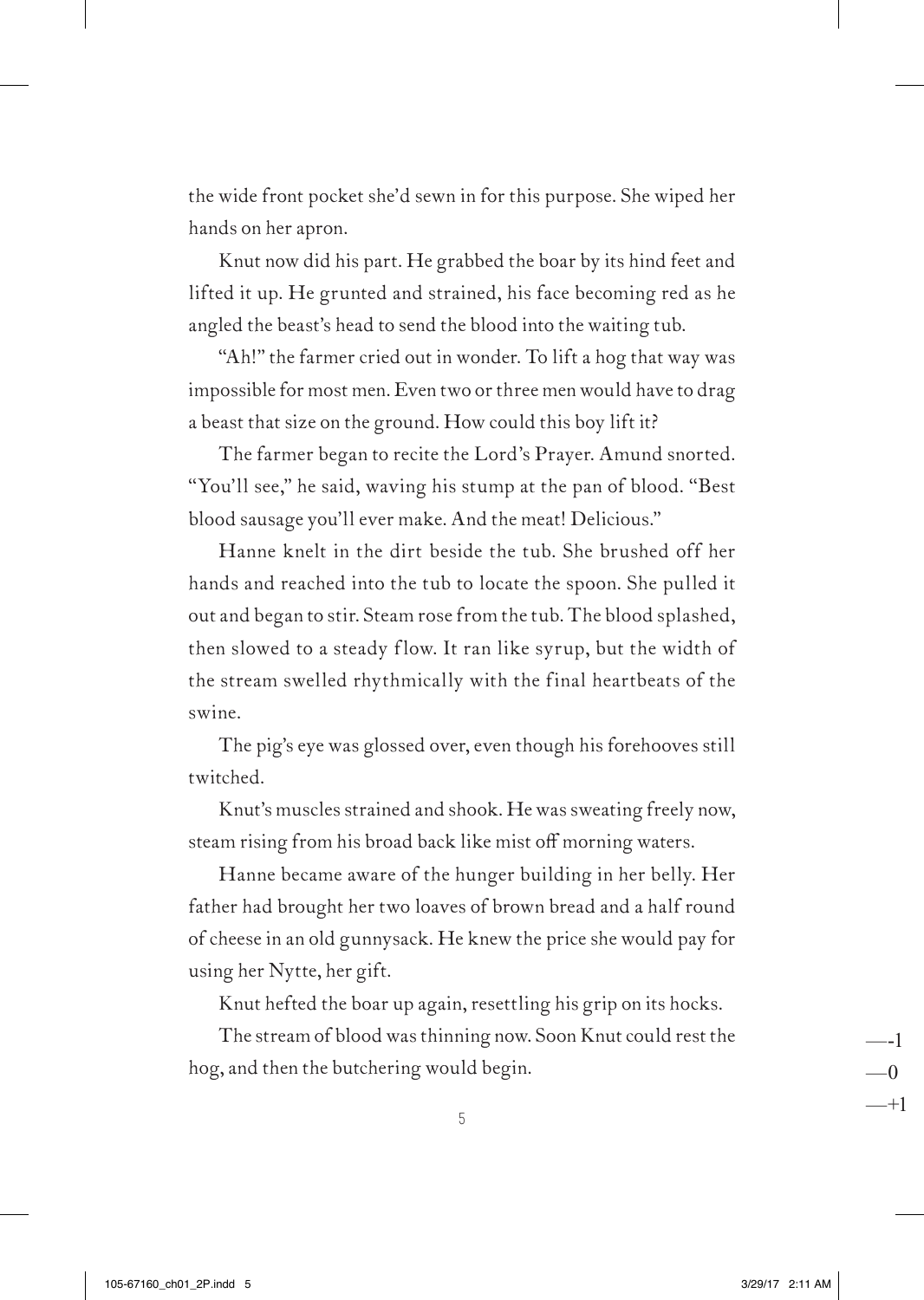Hanne saw the carcass begin to stiffen. Sometimes, when her father was not watching, she would sing to the beast as it died. This made Knut feel better, and if Hanne allowed herself to admit it, it comforted her as well.

Today, their father watched, leaning against his crutch. He had his eye on his children while the farmer brought a cauldron of boiling water outside with shaky hands. Amund spoke to the farmer quietly, promising a discount if the farmer kept Hanne and Knut's working methods to himself.

Today the hog went without a blessing.

THEY HAD TRAVELED to Norheimsund by foot. The road was nothing but a cart track, and the journey had taken them two hours.

Their path homeward to Øystese was downhill, but Hanne felt so tired. It was as if she were wading through mud with leaden skirts. By the time they reached the outskirts of their town, the light was beginning to go blue, and Hanne tucked her hands into her armpits to warm them. She ought to have brought her mittens. The lanolin from the good lambs' wool would soothe her chapped fingertips. The mittens were the last thing her mother had made for her, and she was trying to preserve them. They wouldn't last forever.

Hanne was thinking of what she might barter for some nice, soft yarn. Her sister, Sissel, needed mittens, and Knut must have new socks. She could send Knut to work for the Pedersens one morning early, before their father awoke. Amund didn't like loaning out the services of his children, unless the coins came directly to his pocket. But Knut's work as a farmhand was what was keeping Hanne and her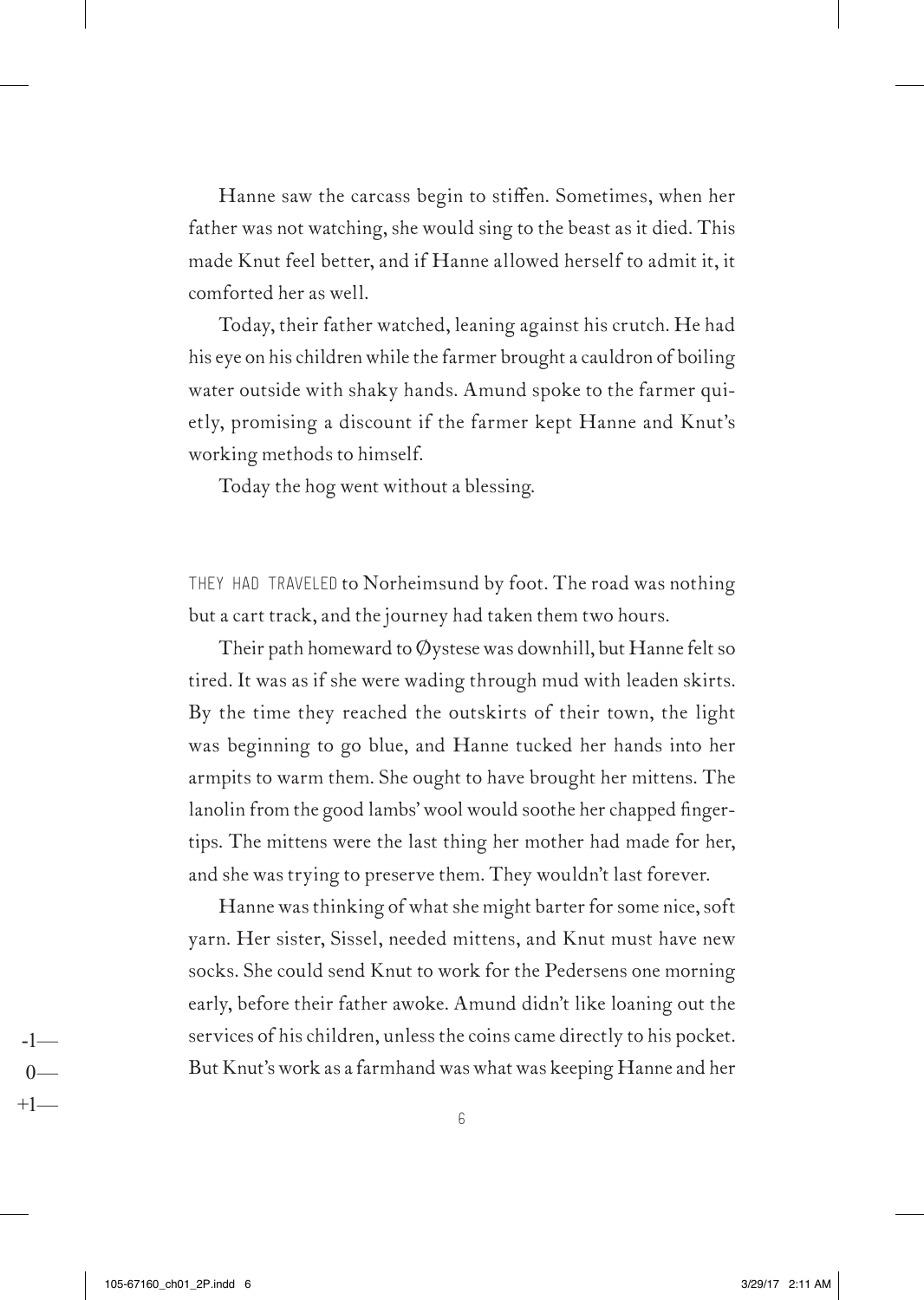siblings fed for the most part. The stingy allowance Amund gave Hanne to cover groceries and dry goods was never enough. Never half enough.

Her older brother, Stieg, could use another pair of socks as well, to take with him to America. He said there was no more room in his bag, but Hanne could fit in one more pair of socks. Stieg was planning on taking his books with him and Hanne thought he wouldn't need books as much as he would need socks.

Hanne was thinking about Mrs. Pedersen's good black wool when they walked around the bend of a hill and came upon another party. Climbing up toward them were three students returning to their homes. She remembered them from school. Oskar Oleson, his little brother, and Linnea Solberg.

Oskar's bright eyes sparked as he recognized her, and he grinned that old, side-cracked grin she had loved to see at school.

"Good evening!" he said to them.

"Yah, yah," Amund said. "Give us the path. We've been working all day."

The three students stood to the side.

Hanne kept her eyes on the ground. Amund hobbled past them. Hanne saw Linnea's soft, pale hand clutching Oskar's arm. Two sets of books were bundled together, hanging from a book strap in Oskar's hand.

Knut lumbered past them, giving them a nod and a shy hello.

Oskar's little brother skipped ahead, his smile happy and carefree.

"Are you well, Hanne?" Oskar asked as she walked by him.

Hanne glanced up, startled, meeting his eye. She saw Linnea's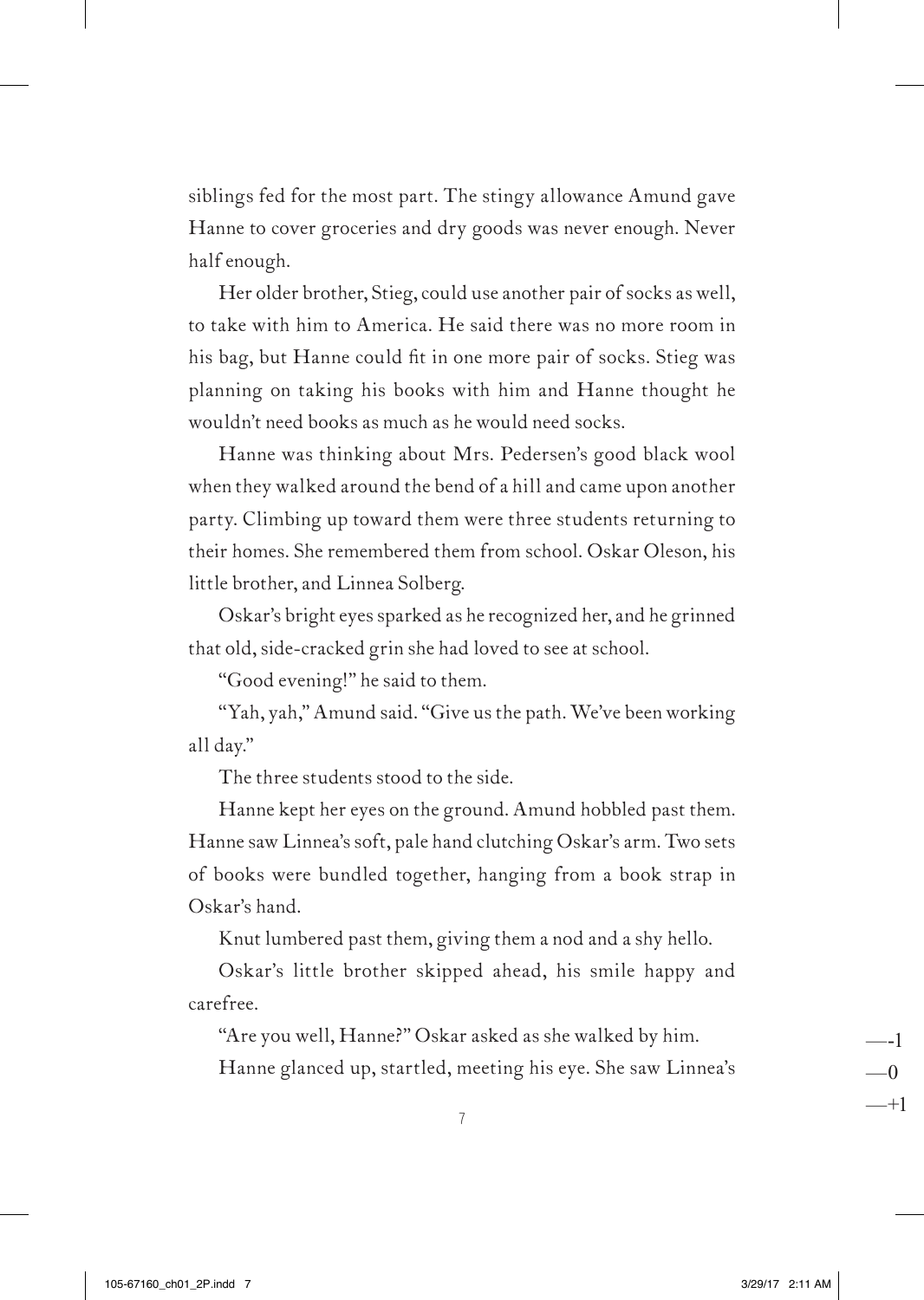nose wrinkle in distaste. Hanne realized how she must smell. Raw pork and offal.

"I'm well enough," Hanne said. She did not ask after his health.

"We see your brother Stieg at school. And Sissel, but you and Knut do not come. Why is this?" he asked.

Oskar's eyes followed her father's retreating shape. Amund's wretched, bent form did nothing to deny his bad temper.

"I'm needed at home these days, and Knut is not much for book learning," she said.

Oskar placed his hand on Hanne's arm. She jerked away from his touch. He dropped his hand to his side and spoke in a low voice. "But, Hanne, are you all right? Are you . . . treated well?"

Hanne darted her eyes to her father, hobbling down the darkening path. She didn't dare stop any longer.

"I am fine, Oskar. Thank you for asking."

She looked up at his face, his brows knit with concern for her, and remembered how he had hung around in the schoolroom at recess instead of playing with the other boys outside, how he used to bring hawthorn leaves into the schoolroom and stick them in her braids, just to tease her. He was a kind young man and smart.

And out of reach for her, now until forever.

Linnea tightened her grip on Oskar's arm.

Hanne tore her eyes from Oskar's face and stumbled behind her father and her brother.

"You're slower than me, for heaven's sake," her father groused when she had caught up. "The next time we work, as soon as the door to the farmhouse closes, get the animal moving! What were you waiting for?"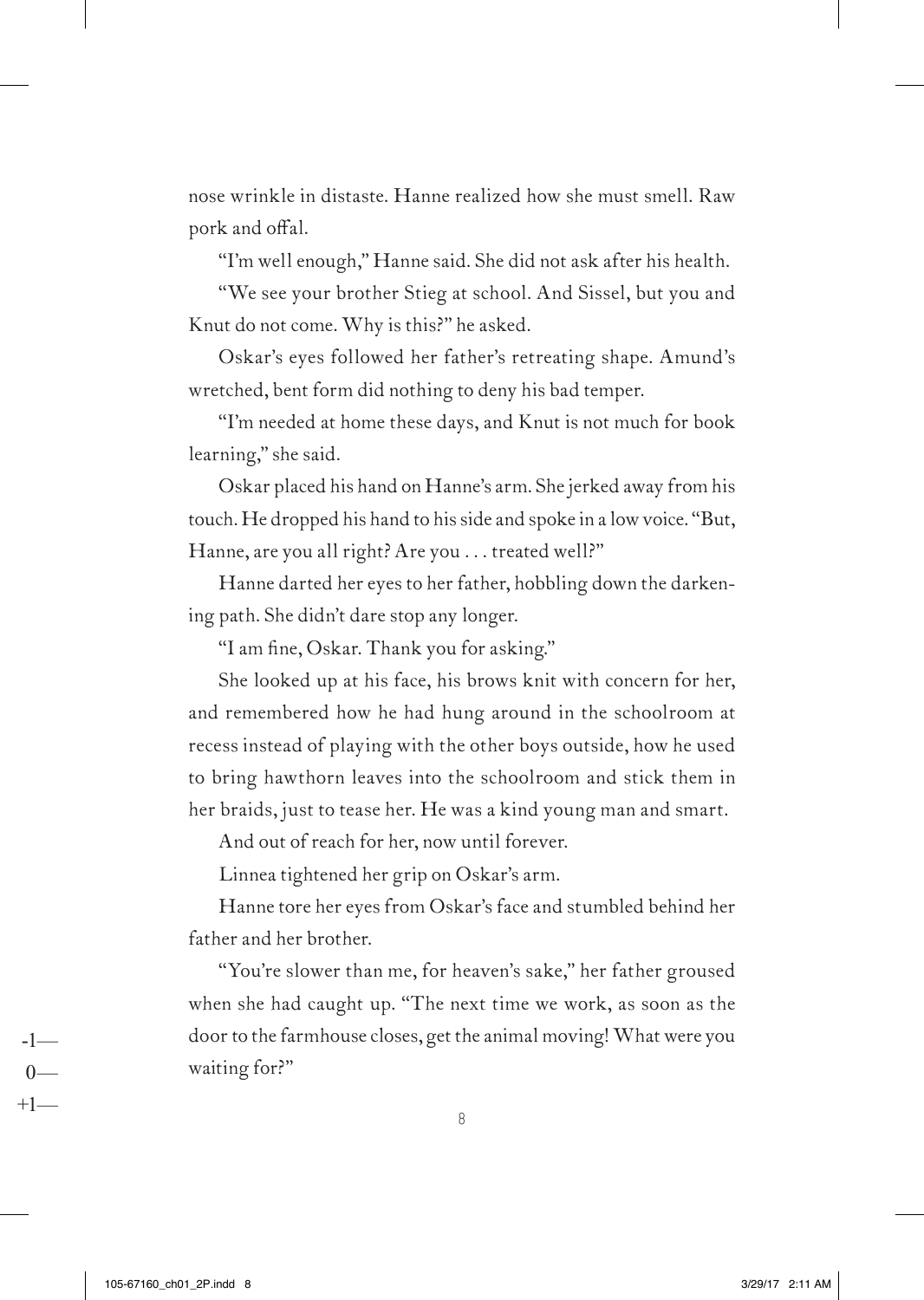"I'm sorry, Father," she said.

"You want people to know what we are? To come hunt us out with pitchforks the way they did our ancestors?"

"No, Father."

She must have scowled or made an unpleasant face because her father stopped and pointed his walking stick at her.

"I didn't make you a Berserker, girl," he snarled. "It's not my fault Odin 'blessed' our forefathers with the Nytte."

Hanne did not like to speak of the Nytte at all, much less outside and so close to town. She nodded, keeping her head lowered. After a moment, her father resumed the slow walk home.

The Nytte was an ancient blood-gift, a pagan, Viking gift, from Odin to his three favorite kings, to be carried in their lineage. A child with the Nytte on both sides of his or her family might manifest one of six eerie powers at puberty—or might receive no Nytte at all.

Odin had bestowed the Nytte upon these kings, Hanne's aunt Aud had told her once, to create unstoppable raiding parties. Shipwright, Oar-Breaker, and Storm-Rend—these gifts were meant to help the Vikings cross the seas. Once ashore, the Berserkers and the Shield-Skinned warriors were nearly undefeatable. They massacred the enemy while the Ransackers found and looted any treasure to be had.

What good was it now, to be one of the Nytteson? They were not Vikings. They did not sail to foreign lands to plunder and pillage. They were just commoners, trying to hide their differences and earn a living.

Hanne looked back over her shoulder. She saw the silhouettes of her former schoolmates approaching the top of the hill.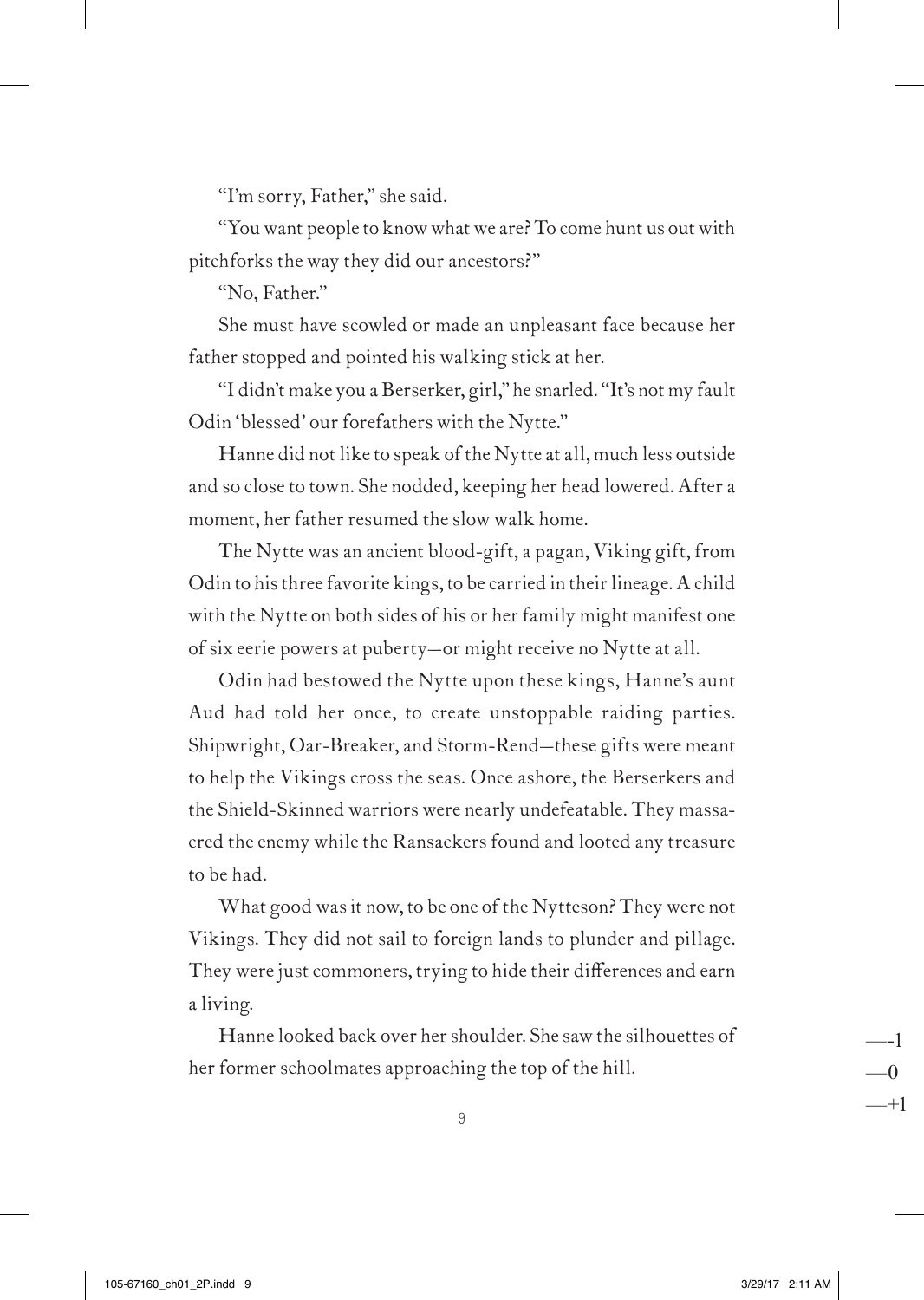"Pity how that family's gone to seed since their mother left," Linnea might be saying to Oskar. "You'd think Hanne would be able to keep up with the laundry, at least. I'd never be seen in a dress that dirty!"

For one moment Hanne allowed herself to imagine what it would be like to be Linnea Solberg. To have a head full of history or mathematics and be walking home arm in arm with Oskar. She imagined how it would feel to be striding over the hill to a fine, strong home and not down to a dark, damp stone house that was slowly falling to pieces.

Linnea would sleep on clean sheets and, in the morning, put her feet into stockings that would be mended with elegant darning, if they had any holes to begin with. As for Hanne, her heel was scraped raw where her sock had worn through.

Hanne walked on, hating her dirty dress, her old, mended shoes, her coarse wraps. She hated her jealousy, and she hated who she was, for her Nytte, her "gift," was the reason their mother had finally given up and gone away.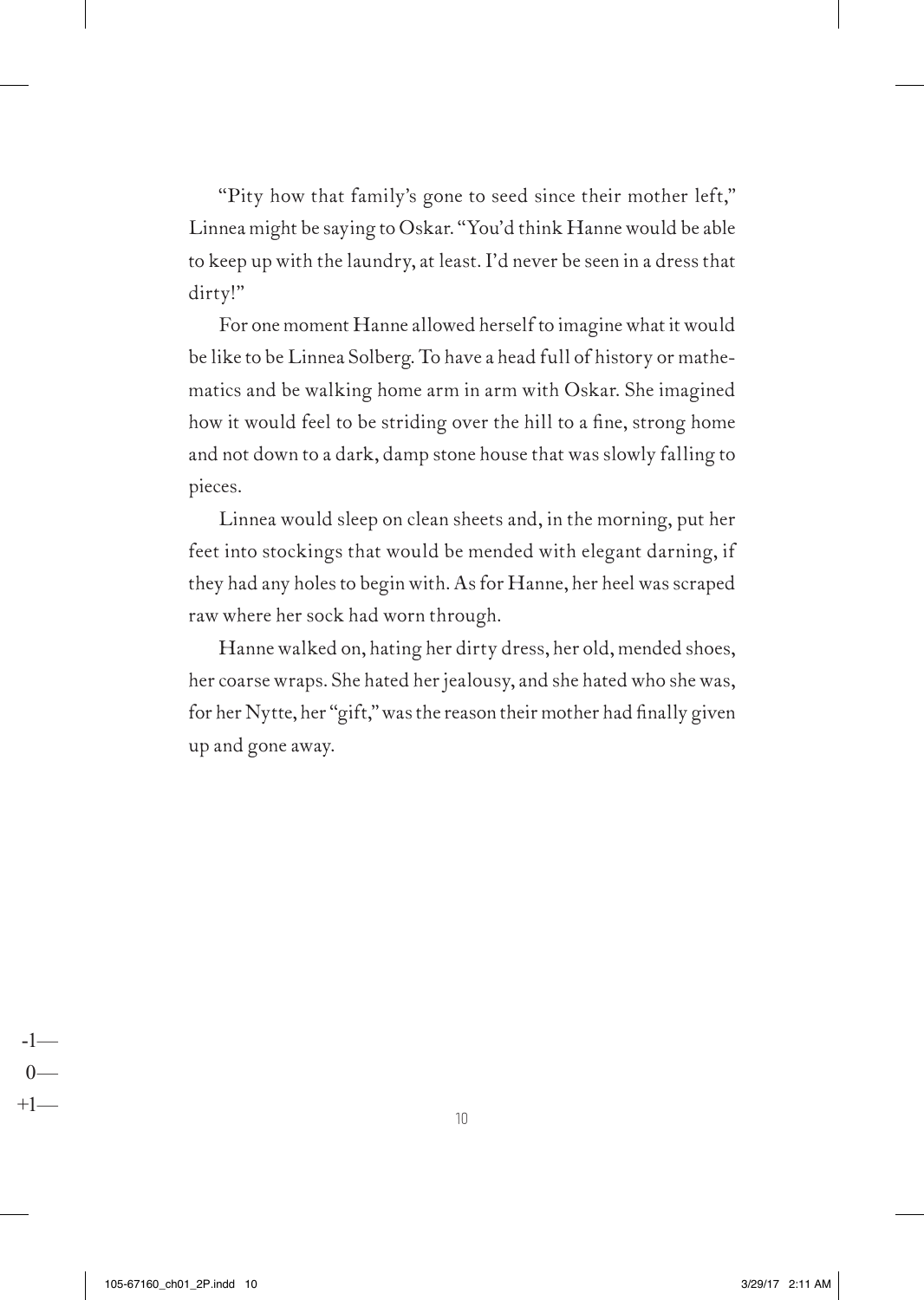#### CHAPTER TWO

S issel had decorated the table by placing some branches of elm into one of the milk pitchers. There were autumn leaves clinging to the branches, the way elm leaves did. They had dried golden and were meant to reflect the candlelight, but to Hanne they just looked dead—her elder brother, Stieg, was going away.

The money Amund had received for Hanne and Knut's work slaughtering the pig was quickly drunk away, so Hanne had had to call in favors from their neighbors so they could give Stieg a proper fare-thee-well. She knew she should feel excited for him. He had saved for three years to make the voyage to America, but she had dreaded every krone he'd put in the can. He was leaving Øystese in the morning.

Stieg spent the day outside, working with Knut. They were walking the farm, Stieg reminding Knut everything he must do now that he would be running the farm himself.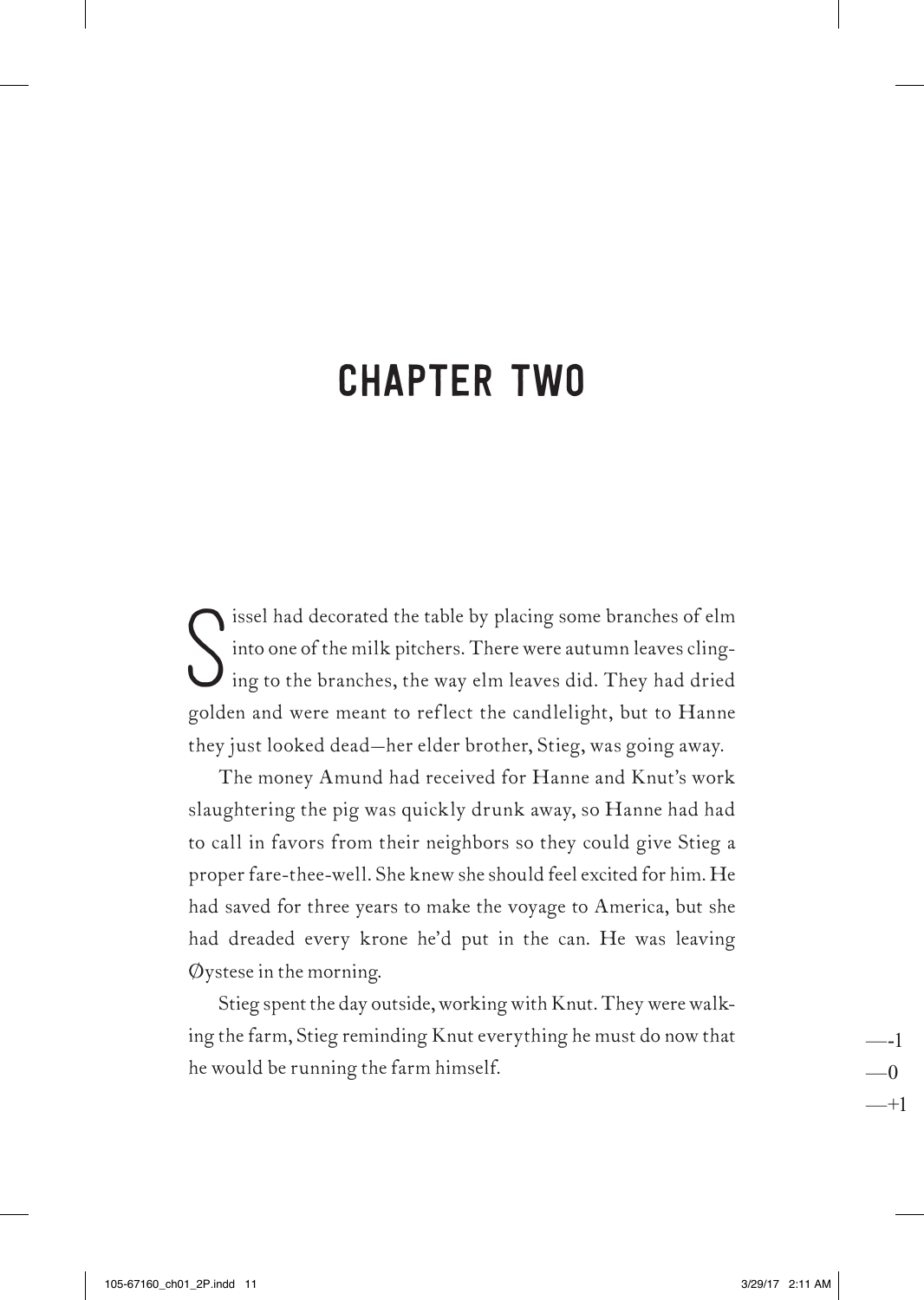Stieg had also stayed outside so as not to be in his sisters' way. They were preparing a celebration dinner for him. A grand farewell. Hanne knew he wanted, even needed, for her to pretend to be happy for him. She would try her best to be convincing.

Sissel was humming as she laid the table. Hanne had used the tabletop to roll out the *tynnlefse* dough hours earlier. The table was from her father's side of the family, very old, the work of a Shipwright, no doubt. The legs were two broad panels in the shape of an X, each carved with intricate knot work. At the foot of each thick leg, the patterns ended in the flat face of a dragon. When Hanne had been little, she would crouch under the table while her mother sang church hymns, rolling out dough. Hanne had liked to trace the snout of each dragon. The flat, round eyes. The curved fangs. She liked to imagine the beasts were her friends and answered only to her.

The top of the table was polished smooth by hundreds of years of hard use. Now Sissel set out their mother's prettiest napkins, the ones with the red stitching. Hanne stirred the lamb and cabbage stew—Stieg's favorite—and watched her sister limp around the table.

Sissel was too thin; everyone said so. Her hair was so blond it was white. It hung lifelessly in two thin braids that Sissel pinned up across her head, the ends tucked in, so that no one could see how straggly and fine they were. She had the habit of patting her head to make sure the ends were not sticking out. Every time she did it Hanne wondered—who was there to see?

Sissel was not a good worker—she complained often of being tired, cold, hungry. Her bad leg always ached from the dog bite she'd received when she was ten.

But Sissel was excited about the going-away party for her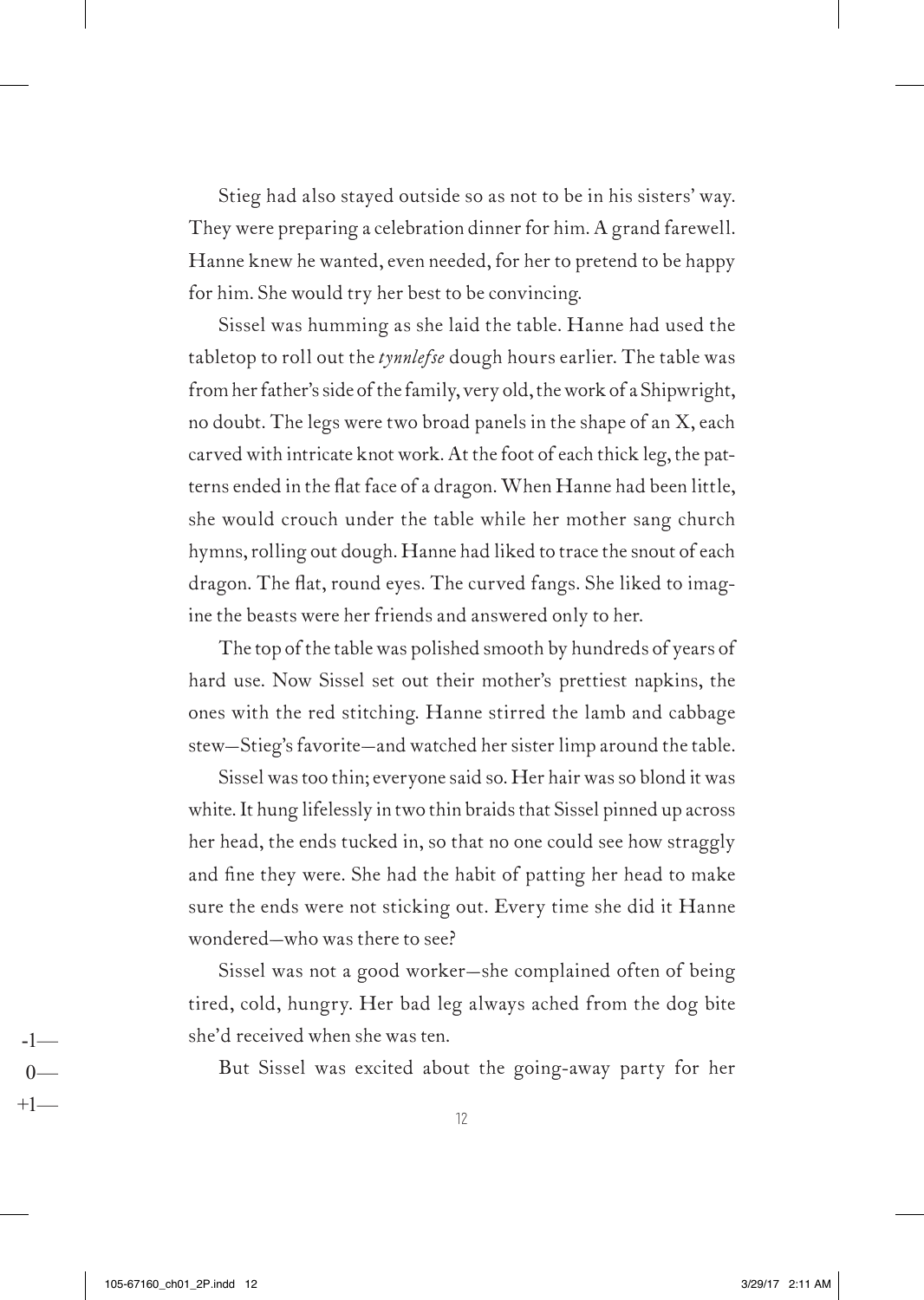brother. She could set a table well enough, Hanne noted, even if she claimed to be too weak to work to make the meal that would be served on it.

When their mother left nearly two years ago, Hanne had been forced to assume her work. Hanne did the work. She did not do it well. She did not keep a house that was sparkling clean. The wooden beams of the ceiling housed spiders and their webs, old and new. The floor was swept, but not twice daily and never sprinkled with spruce boughs, to give the house a lovely scent. Clothes were washed and mended. Not as quickly or as well as Hanne would have liked, but there was so much to do, she simply could not keep up.

If Hanne had taken on the physical work of a mother, then Stieg had taken on the emotional work. He was the one who encouraged them, who scolded them to do their chores, who heard their lessons in the winter, and who kept any hope at all kindled in their hearts.

Stieg could make learning anything interesting. The veins of a leaf. The way crumbs clump together if the bread is good. The idea of electricity. He loved to learn and loved to teach.

Once he'd set his mind on going to America, he'd brought English into the house, with its wonderfully silly round *B* and *P* sounds and the clunking *D*s.

The only new memories Hanne had worth keeping since her mother had left were the ones of Stieg teaching them English around the table on winter nights when their father went to town to drink.

"You're good at this," Stieg had told her once. She had read a paragraph from Stieg's copy of *Great Expectations*. "Hanne, you're bright."

She had flushed at the compliment. Then he had said, "You should come back to school."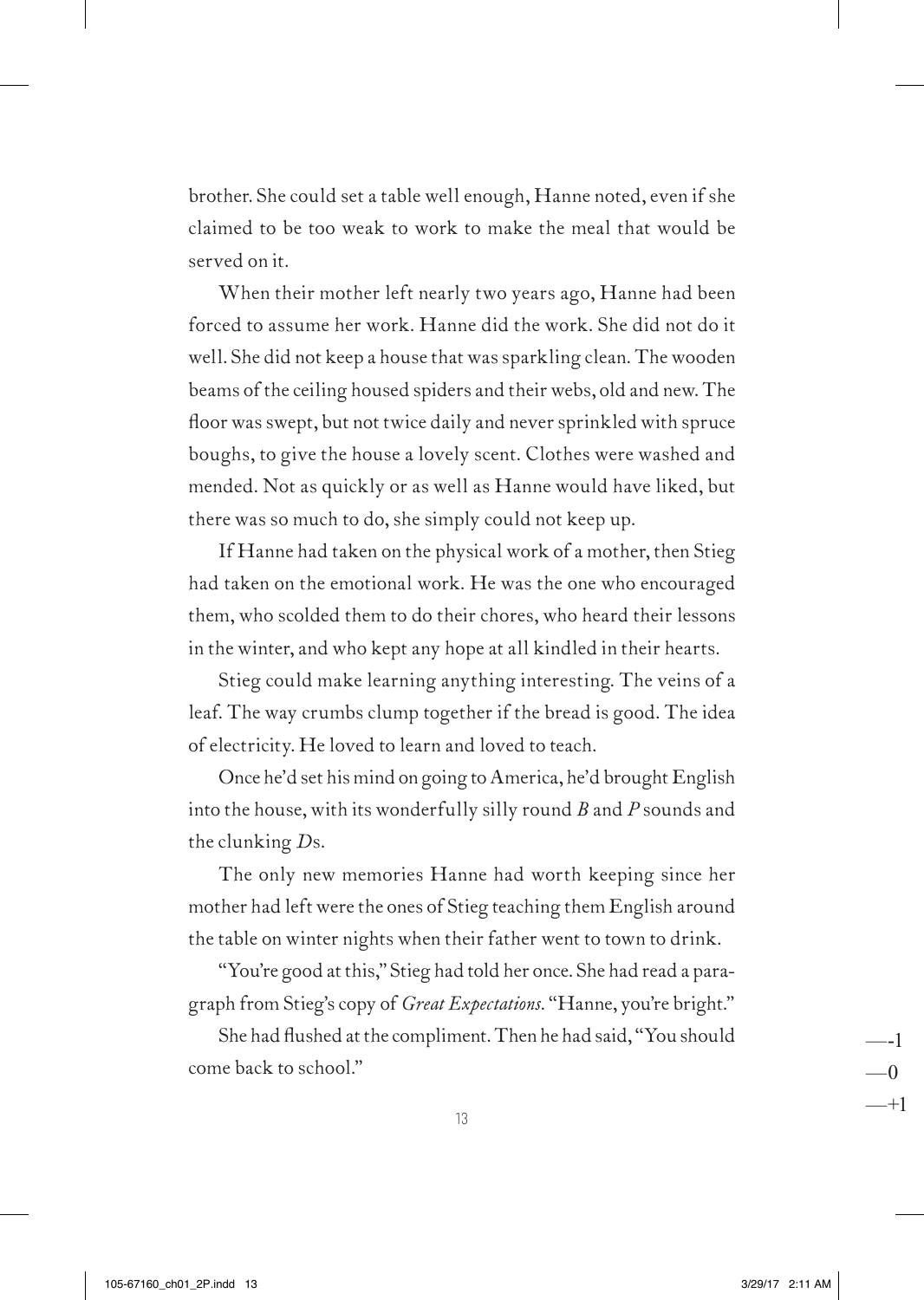Hanne had risen abruptly from the table. She crossed over to the washbasin to finish scrubbing the soup pot.

"And who would do the washing and the mending and the cooking?" She'd felt like throwing the pot through the window. "What use is there in educating a girl, after all?" she'd groused.

"The reasons to educate a girl are the same as to educate a boy! Because learning leads to a fulfilling and productive life."

"I should not bother to learn English. You'll never send for us."

"I *will* send for you!" Stieg insisted.

Hanne had been scrubbing the pot, her body bent over the task, when Stieg grabbed her by the arm. She'd been startled by his urgency.

"You must stop blaming yourself for what happened," he'd said. "Mother chose to leave us. That is her fault. And you did not choose to be a Berserker, Hanne."

"Be quiet!" she had shouted. That was the last time they had spoken of the Nytte aloud.

Stieg's plan was to find a teaching job once he reached America, then send money back for their journey.

Together they would file on a claim in Minnesota or Dakota one of the American territories where the government was practically giving away land to encourage settlement. Stieg had copied down the contents of a flyer that had been passed around their town. It was from an American railway company and described the Great Plains, ready and ripe for planting. The ground was nearly free of stones. It had to be true, for it was printed there in the pamphlet.

Already there were towns there filled with Norwegians, with Norwegian churches and schools.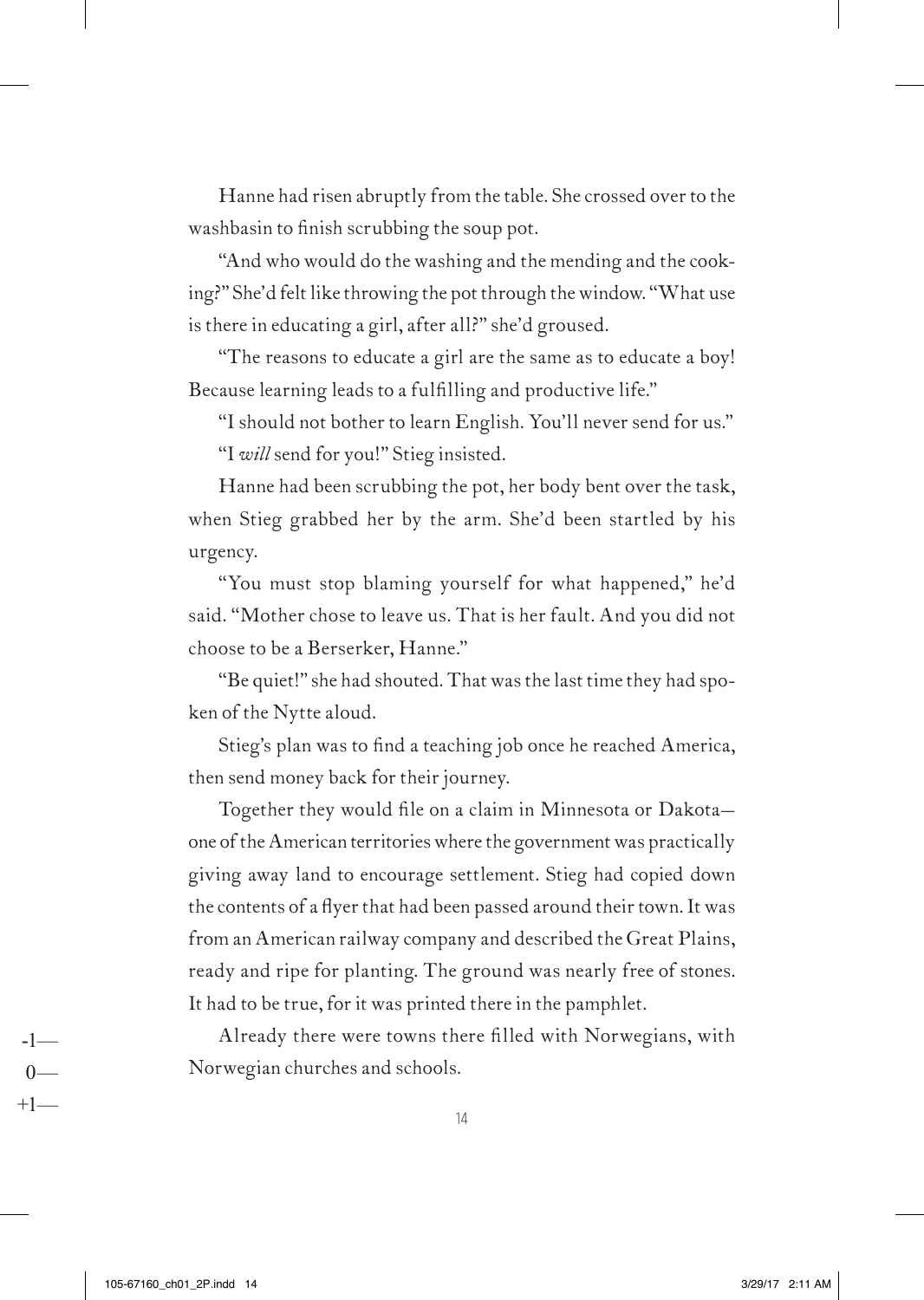During the dark winter, Stieg had kept them fed with stories about the life that awaited them all in America. But that life was at least two or three years away. It would take time to find a teaching job, and then he must save up for their fares. Each of them must first travel to England, to a city called Liverpool, to catch the steamers headed toward New York City. The steamship fare alone was 250 kroner, not to mention the expense of the "feeder" ships to get to England.

To make it worse, he would have to save up until he had enough to send for the three of them together. They could not travel separately. Knut wasn't clever enough to travel on his own—he became confused in busy, loud places—and Sissel was too weak. Hanne was terrified by the thought of the long journey. What if someone tried to hurt her or one of her siblings? What might she do to them? She had never hurt a person. She'd never had cause to, and she prayed to keep it that way.

No, Hanne did not see them emigrating. Stieg was leaving them behind forever. Knut and Sissel might marry and move, but Hanne was stuck on the farm. She would have to care for their father. His woodworking days were over, but it hardly mattered, as his drinking had ruined the name he had built for himself. Their income was whatever they could make butchering, and whatever they could get for their excess grain and vegetables.

Knut was not a smart boy, but he was bighearted and gentle. Sissel was terribly lazy, but she was still young and had been babied. She would likely straighten out, once she undertook real work, and might make a good wife.

But Hanne would not allow herself to marry, lest she bear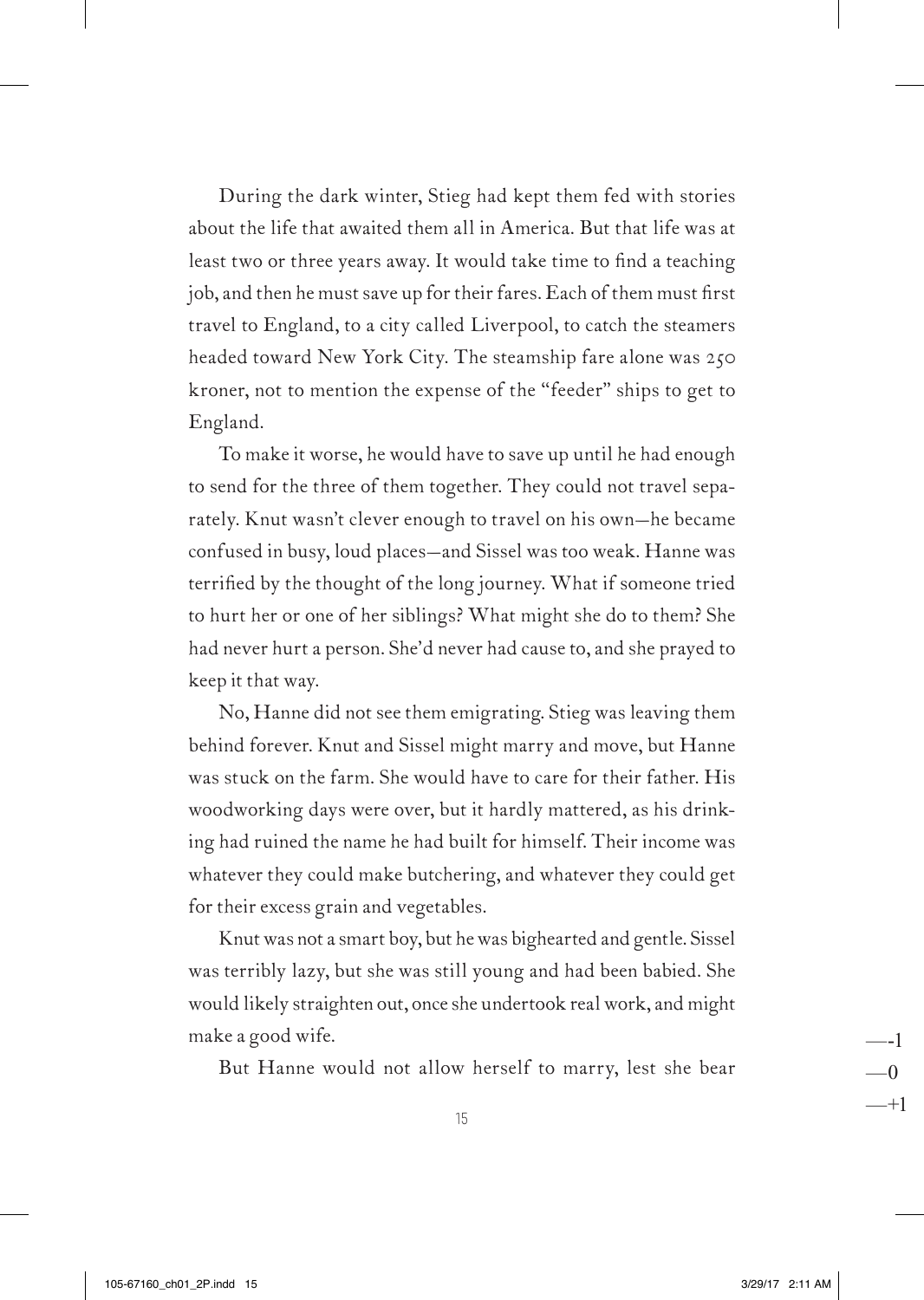children with the Nytte. Any man she married might have the Nytte in his bloodline and not know it. The gift was dormant in many. Had Hanne's mother known, she would likely not have married Amund.

No, Hanne knew she and her father would die on the farm, after a life of farming and butchering and hiding their "gifts" from their neighbors.

The lamb and cabbage stew was done. Hanne used the leather mitt to push it to the back of the stove. The *lefse* was finished and waiting in its large round basket. Hanne put a dish of butter on the table. Stieg liked the sweet butter, but there'd been none available to trade for. The potatoes were ready. The meal was complete.

Stieg and Knut came in, laughing, cheeks rosy.

"Ah! What delicious smells!" Steig said.

"Yes, and see the table," Sissel said.

"It is lovely. Just as lovely as you, little sister!" Stieg bowed to her and she curtsied back, giggling.

"And how fares the big sister?" Stieg asked.

Hanne turned her face to the stove. "Fine."

"The father?" Stieg asked.

"Down at Johan's," Hanne said.

Amund was visiting with their neighbor, a sour-smelling man who lived alone in a cottage at the waterfront. He made his living repairing fishnets and liked company while he worked. Especially when the company brought a bottle.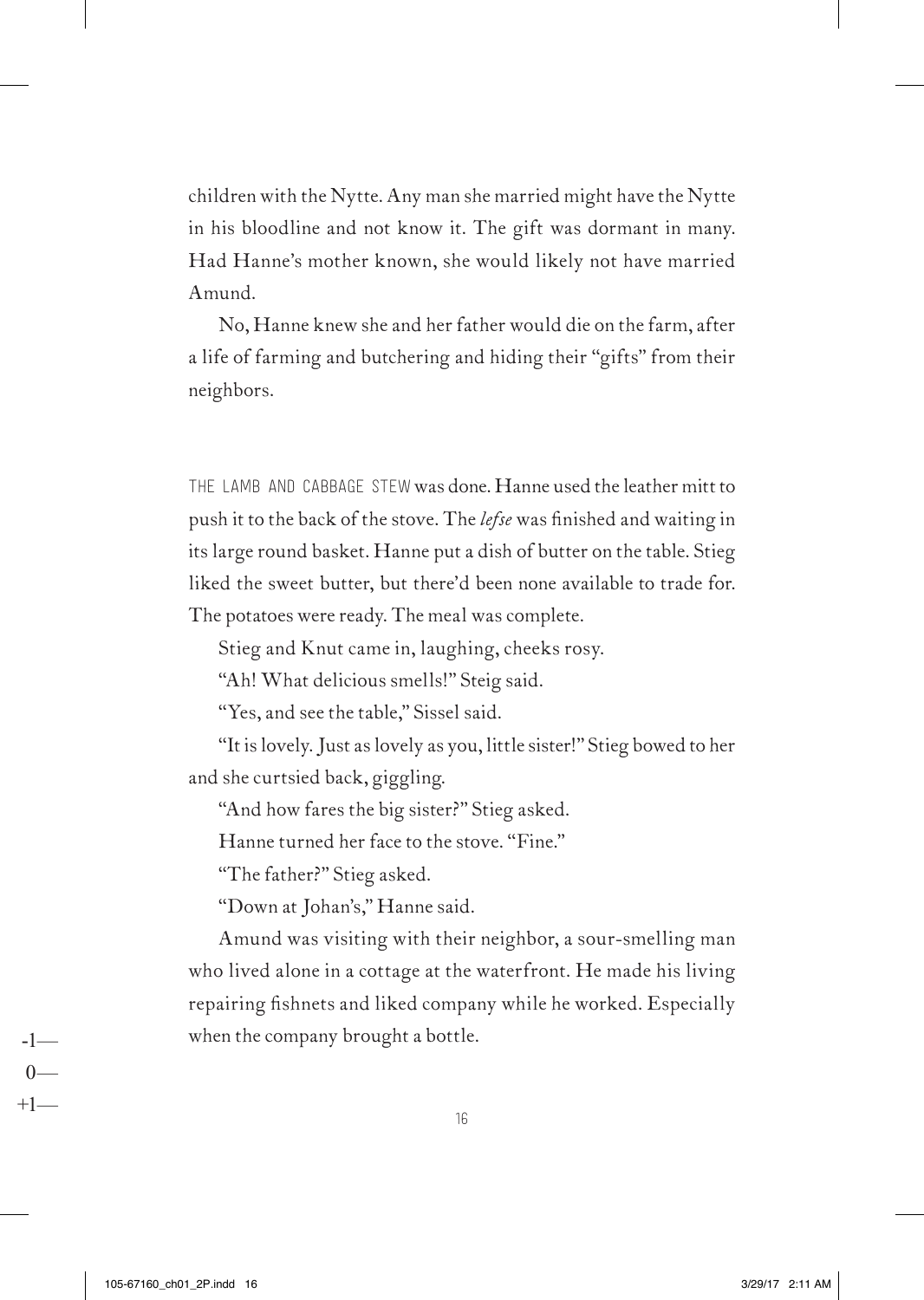"Oh, Father won't be late, will he? He can't be late tonight! He can't ruin this dinner!" Sissel said.

Then the door swung open and there was their father, shuffling in on his crutch. He gave off the smell of flat ale and old seawater.

"Move in, you great ox," he said to Knut. "Make some room."

The living room had felt cozy before his entrance. But now that their father was home, it felt dark and claustrophobic, as if someone had dimmed all the lamps at once.

Hanne hurried to her father's side as he shucked off his coat. His bristly face rubbed against Hanne's cheek for a moment. Their eyes met askance. They had both remembered their old ritual at the same time.

Back when he had all his digits, back when he was a renowned shipbuilder and Hanne was his little girl, she would come running to greet him at the door at the end of the day. She would jump into his arms, and they would rub faces together, his brown-and-red beard tickling her smooth cheeks.

That was before Hanne's Nytte had made itself known. They had both hoped, assumed, even, that she would be a Shipwright, like her father. She had been his favorite child—he made it clear for all to see. And she had adored him.

Hanne had always been able to calm him when his temper rose, just with a smile or a joke. They could work together for hours in a companionable silence.

But then Hanne had flowered into a young woman, and her Nytte had revealed itself. She was a Berserker, cursed to fly into action whenever anyone she loved was in danger. A killer who would be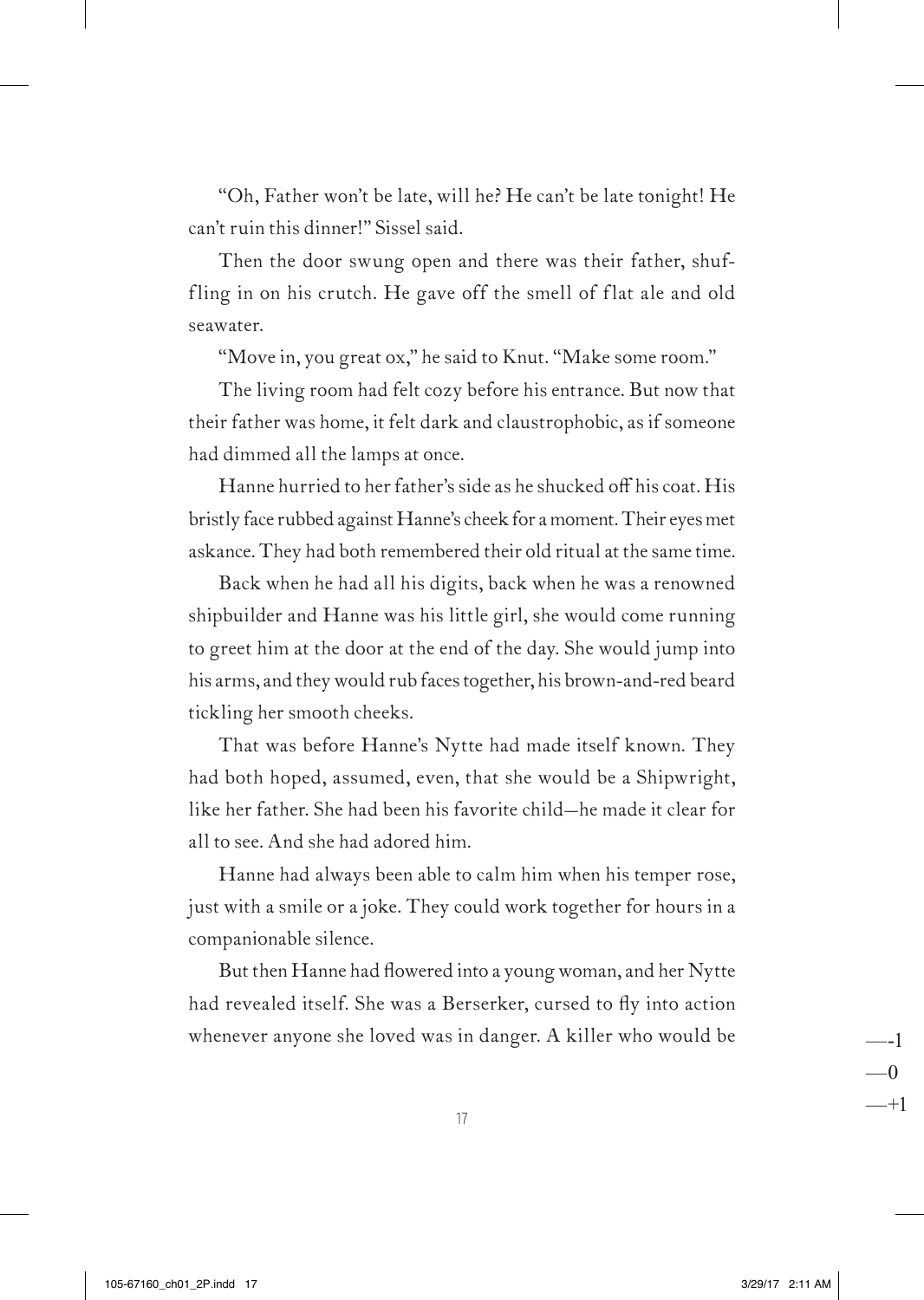compelled to murder elegantly, viciously, and without remorse. Until she regained her senses.

Now she and her father looked away from each other.

Amund's eyes were yellowed and bloodshot. "Is that lamb stew I smell?"

"Yes, Father. It's for Stieg's going away," Sissel said.

"Ah yes," he said, hobbling to his seat at the table.

"Come to the table, then," Hanne said to her siblings. "Sit down."

They all took their usual seats. Amund had made a chair special for Knut three years ago. It was thick and wide, to accommodate his great size.

Hanne dished out the servings, and they ate in silence.

"It's good," Amund said.

"Yes, very," Stieg agreed. Amund silenced him with a look.

After a while, Stieg cleared his throat. "I would like to say a few words."

Amund snorted a laugh. He shoveled another bite of stew into his mouth. "When do you not?"

"We do not usually speak of the Nytte openly, but tomorrow I leave, and this is something I must say to you," Stieg said. "You always told us to keep our gifts a secret, and I see the reason for that, Father. But that secrecy has created shame. And I believe we are not meant to feel shame about these gifts."

Hanne's blood was pounding in her ears. No! This was not something to speak of so directly. She did not want to discuss the Nytte in front of her father. Never!

Stieg looked at Hanne. "We must not be ashamed, Sister. Our gifts are meant to give glory to the Gods."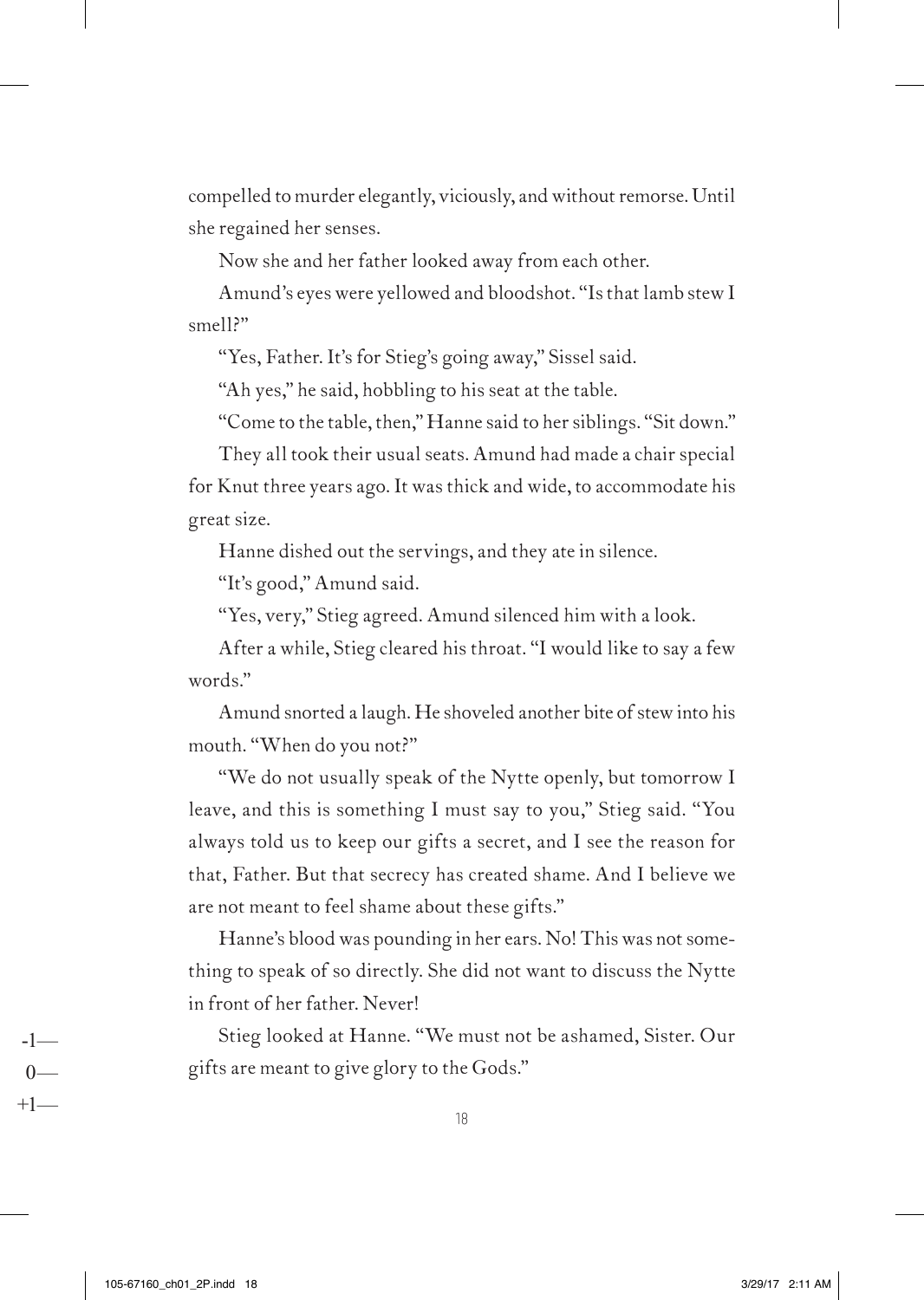"Glory?" Their father grunted. "The Nytte was given to the Vikings so they could rape and pillage!"

"That's not what Aunty Aud has told me. She says that the different types of Nytte are each an art."

"What is artful about your brother's brute strength? Or your sister's ability to gut a pig? Your lofty ideas are nothing but vanity!"

"What about your ability to carve and make beautiful boats? Boats that can nearly fly—"

"QUIET!" Amund yelled. "What do you know? You have the weakest Nytte of all. A Storm-Rend! You can do nothing. Make the winds twist a little. Blow hot air out of your mouth like a bellows—"

"We are not meant to feel bad about our gifts. They are not something ugly to hide away."

"Not ugly?" their father said. He unwound the cloth that covered the stump of his left hand, revealing the fingerless palm. The nubs of the finger stumps were chapped and chafing, the skin red and scabby. "Have you ever seen something as ugly as this hand?" Amund stood, his chair falling down behind him with a clatter.

"If the Nytte is a gift, and not a curse, then why must we pay such a dear price for using it? Why did I have to lose most of my fingers so that I can no longer build the damn boats my Nytte shows me?"

"Father," Stieg said, his voice gentle and full of sympathy. "We know how hard it has been for you—"

Then, *WHAP!* Amund reached across the table and struck Stieg with the back of his left hand. Stieg's head snapped back, and Hanne was seized with clear, direct energy.

She was up and over the table and had her father by the throat in a heartbeat. His eyes bugged out as he beheld her, her hand gripping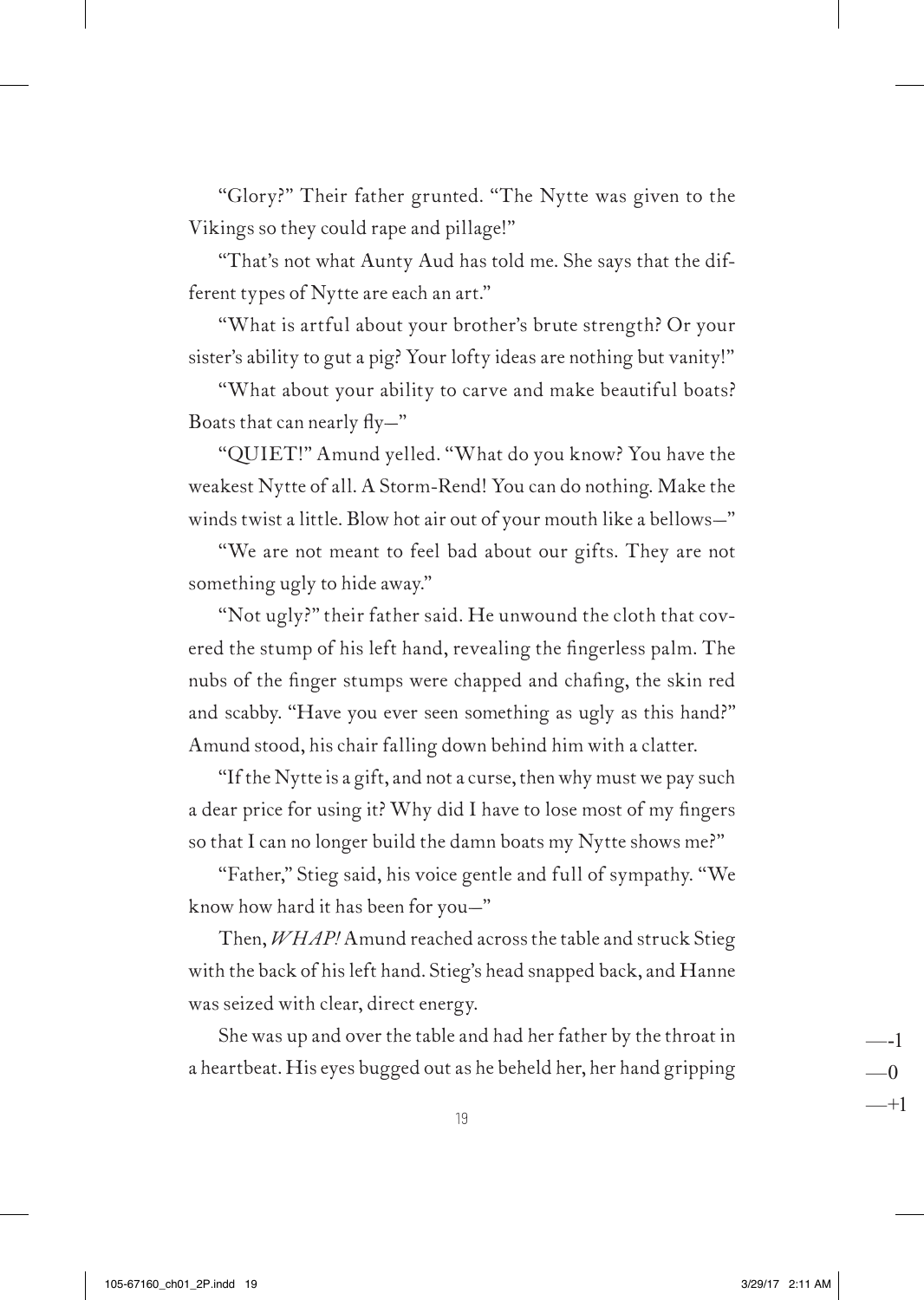the collar of his shirt tight. A butter knife was in her other hand, the dull blade aimed at his eye.

Amund began to make a dry, rasping sound. Was she choking him? No. He was laughing.

Hanne realized now that Knut had one of his giant arms around her waist.

"Let me go," she said. Knut let her go, and she in turn released her father. He fumbled for his crutch, which lay against the wall.

"Your Nytte reveals your affections, Hanne," he said. "At least I know where I stand."

He took stock of them, standing around the table. The plates broken, stew spilled on the table.

"What a family I have," Amund spat. "A *gift*, indeed."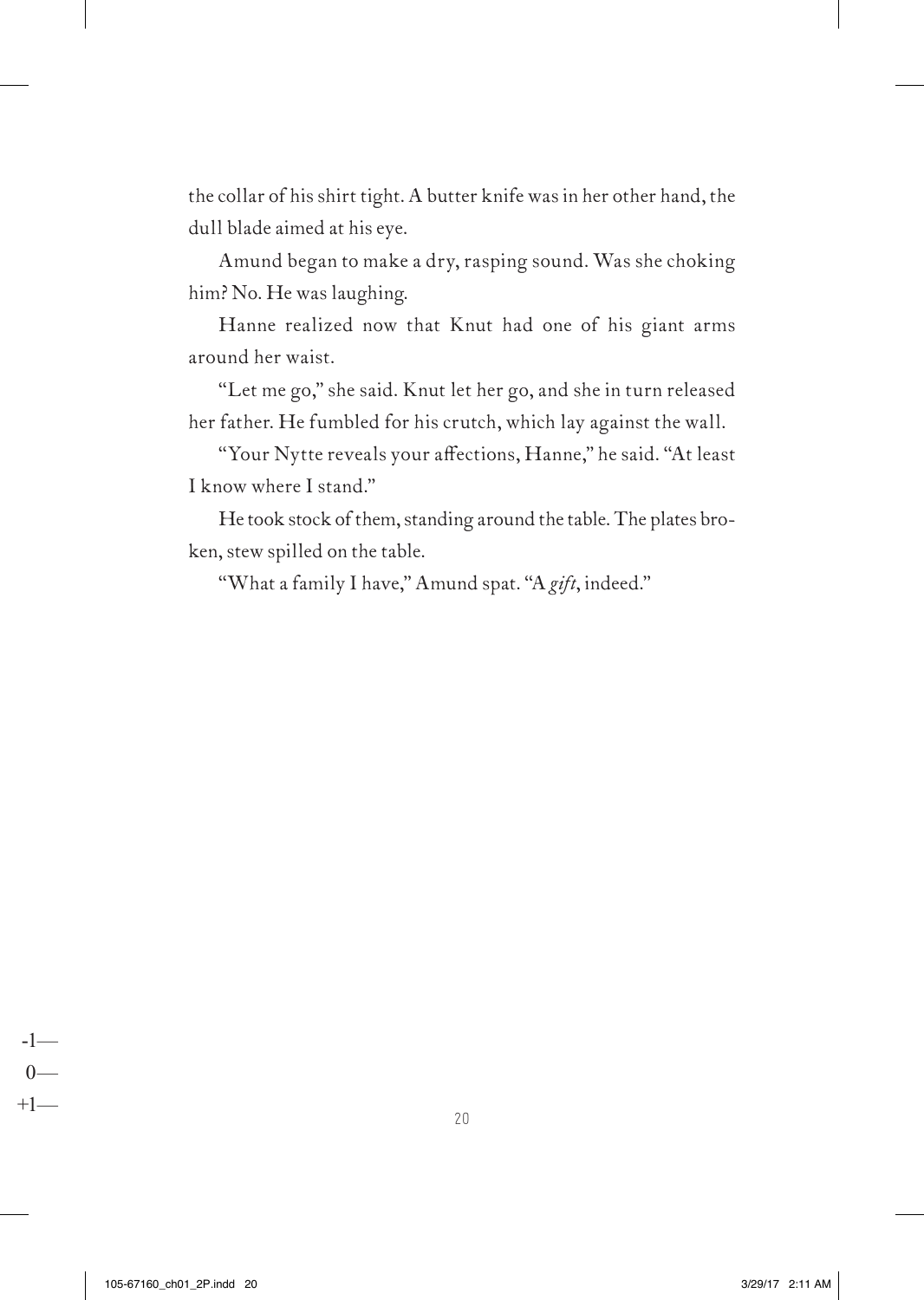## CHAPTER THREE

Chouteau County, Montana Territory

 $\sum_{n=1}^{\infty}$ wen Bennett tried to stay as far away from the trail boss as he could. The cowboys were pleased with their progress except for the boss, Harold Mandry, and his lanky, lisping yes-man, an unpleasant fellow everyone called Whistler.

The team of ten men had brought the Herefords, nearly twelve hundred of them, down from Bullhook Bottoms, Montana, at a respectable pace, grazing along the way. They'd lost only three, and those had started the journey with bellies crawling with gut worms.

Nevertheless, each night, as they gathered up at the chuck wagon to collect the day's portion of chicken stew or rabbit stew or the stewed version of whatever game they'd scared up along the way, Mandry would be in a foul mood.

Mandry didn't like Owen; that much was clear. The rancher Wilson, a friend of Owen's father, had forced Mandry to hire him,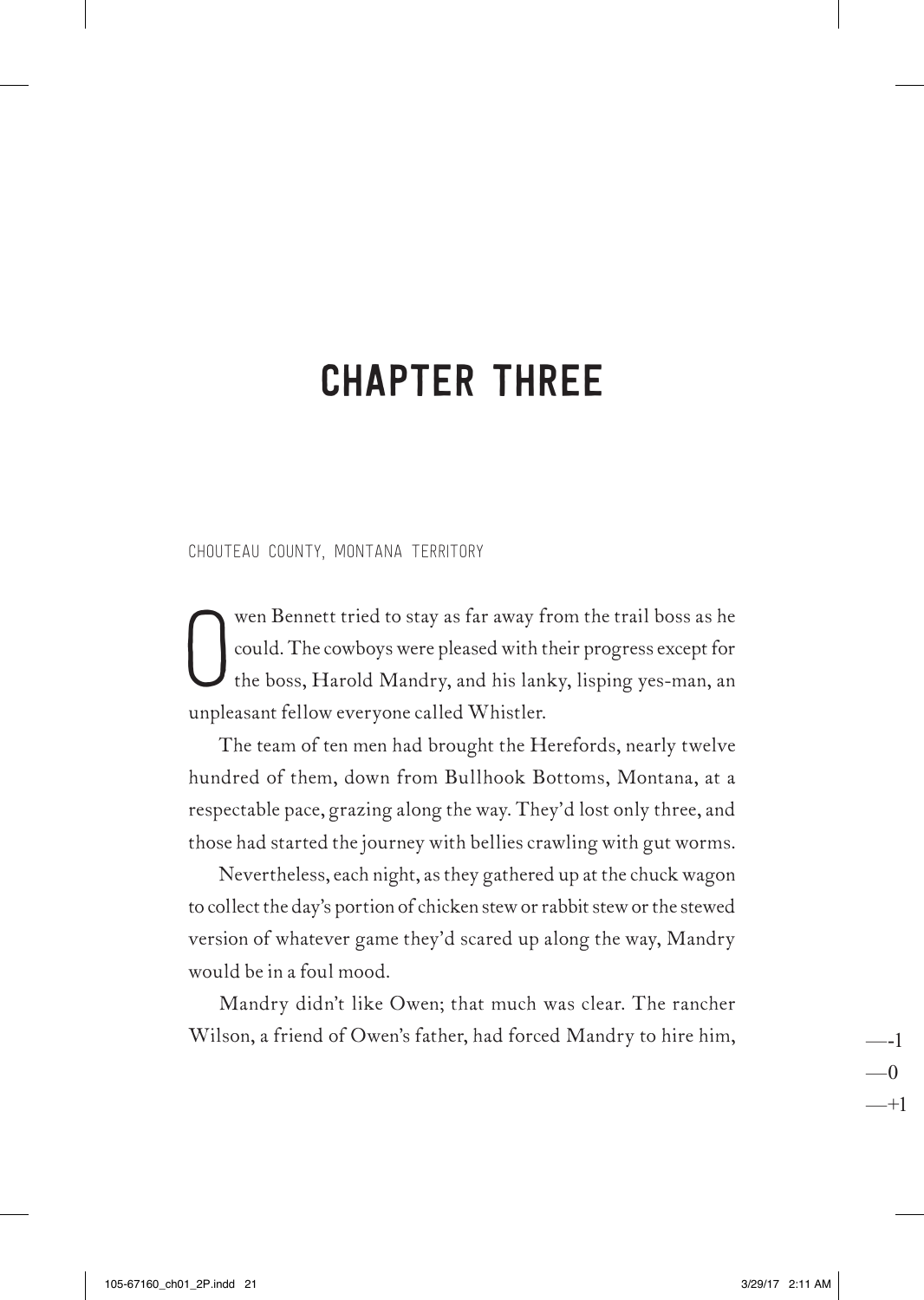but Owen knew there had to be more to it because Mandry disliked Owen with a vengeance.

Owen couldn't figure it out. He was quiet and kept to himself. Didn't complain. He was a good cowboy, knew how to calm the cattle, and handled his rope well. He kept his Winchester handy and frequently handed over a rabbit or some grouse to the chuck wagon. True, Owen did prefer the company of his dog, Daisy, to that of men, but she was a trusted friend, and these men were all new to him.

Owen held the bowl from his kit out to Old Eben, the cook. Old Eben gave Owen a generous portion of dried venison stew. "Take some biscuits, too," Old Eben said. "Only let 'em soak a bit. Fire got the best of me." He winked.

This had become a running joke around the evening campfire. Old Eben was an admittedly lousy cook. He'd only signed on because he wanted to get down to Helena, to meet up with his brother.

Besides the boss Mandry and Old Eben, all the other men were drovers. At eighteen, Owen wasn't the youngest. The youngest was a kid named Billy who would have been handsome but for his two front teeth, both gray from a goat-butt to the face.

"Dear Lord, you gone and burned the biscuits again?" Whistler cried, grabbing a biscuit off the stack Old Eben had on a tin serving plate. "Is burnin' them a part of your damn recipe?"

Whistler looked around, closed one eye, and chucked the biscuit at Daisy, who was minding her own business, sitting near the lodgepole pine where Owen had dropped his saddle and his bedroll. Daisy flinched as the missile landed near her.

Owen frowned. Daisy padded forward and sniffed at the biscuit. She gave Owen a look, *can I eat it?*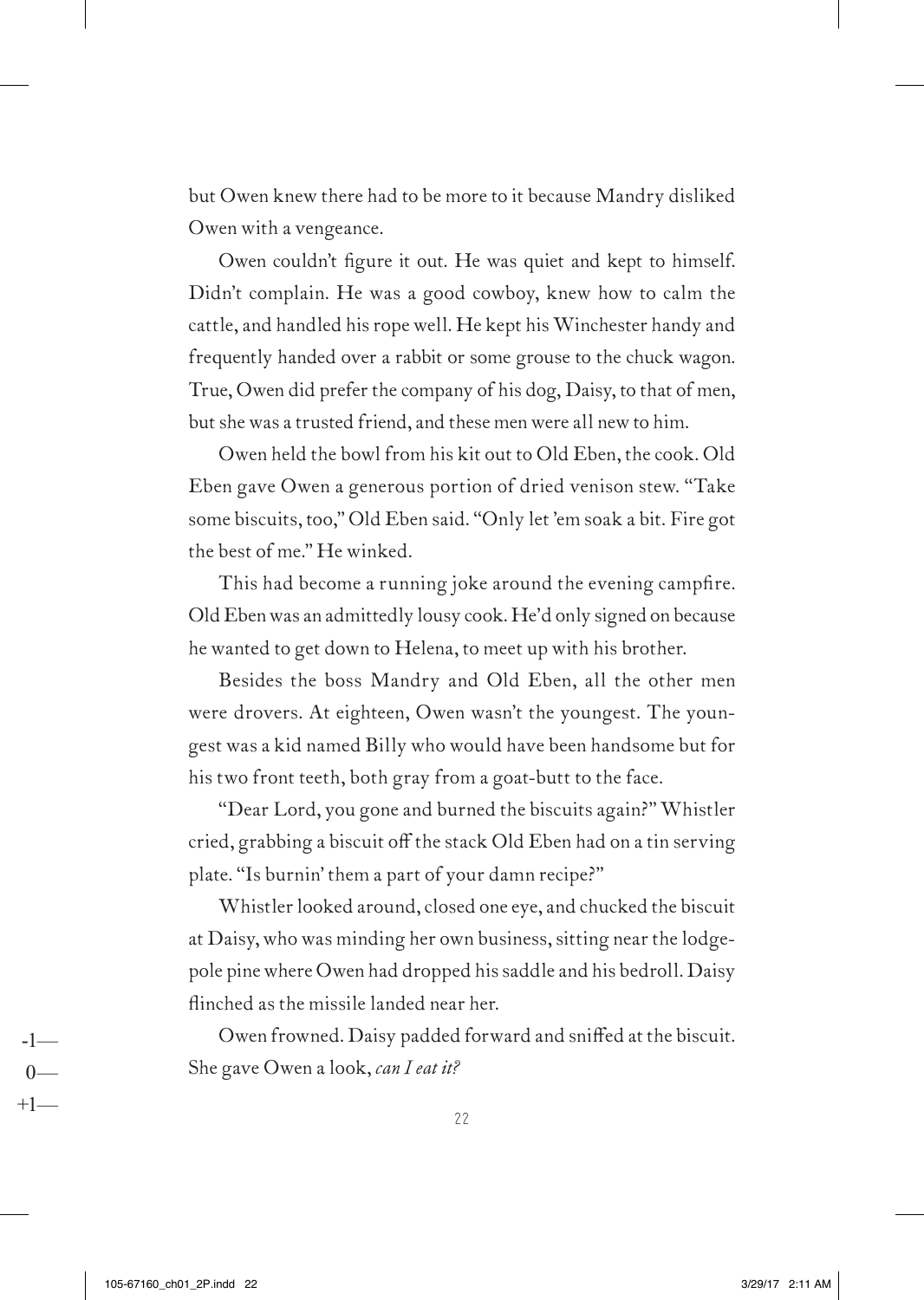"Leave it," he instructed. He liked her to eat off a plate or from his hand, not just go eating any old thing. Daisy sighed.

"Now, don't you harass Daisy," the next guy in line said. He was a wide, brawny guy named Hoakes. He was friendly to everyone, and easygoing in a way Owen much admired. Hoakes winked at Owen. "That bitch does more work in an hour than you do all day, Whistler."

Owen took his plate and two biscuits and headed away from the men, toward Daisy. She watched him sit and then put her head on her paws, regarding the lone biscuit sitting off in the dirt in a forlorn way.

"Here you go, girl," Owen said, trying to break one of his biscuits in two. It wasn't easy. He had to put down his tin bowl in order to do it. He set one half in his bowl to soak and gave Daisy the other half.

Daisy gnawed at her portion with gusto.

Owen hoped Whistler would let him and Daisy alone. His strategy, when harassed, was to become as uninteresting as possible. He had three half brothers. He'd used this strategy frequently.

Owen's mother had died in childbirth. Catherine Ryan had been the cook at the ranch, a spirited if plain dark Irish girl. She had been hired and brought all the way from Chicago by Mr. Bennett on one of his business trips to the stockyards. He'd hired the girl as a surprise for Mrs. Bennett—a young woman to help in the kitchen and keep her company.

Mrs. Bennett had been surprised, and even more so when, one year later, she learned her husband had gotten a bastard on the Irish cook.

At the time, Catherine had gone to Mrs. Bennett, begging her mercy and for an advance on her pay that she might return to her people in Ireland. Mrs. Bennett provided neither and dismissed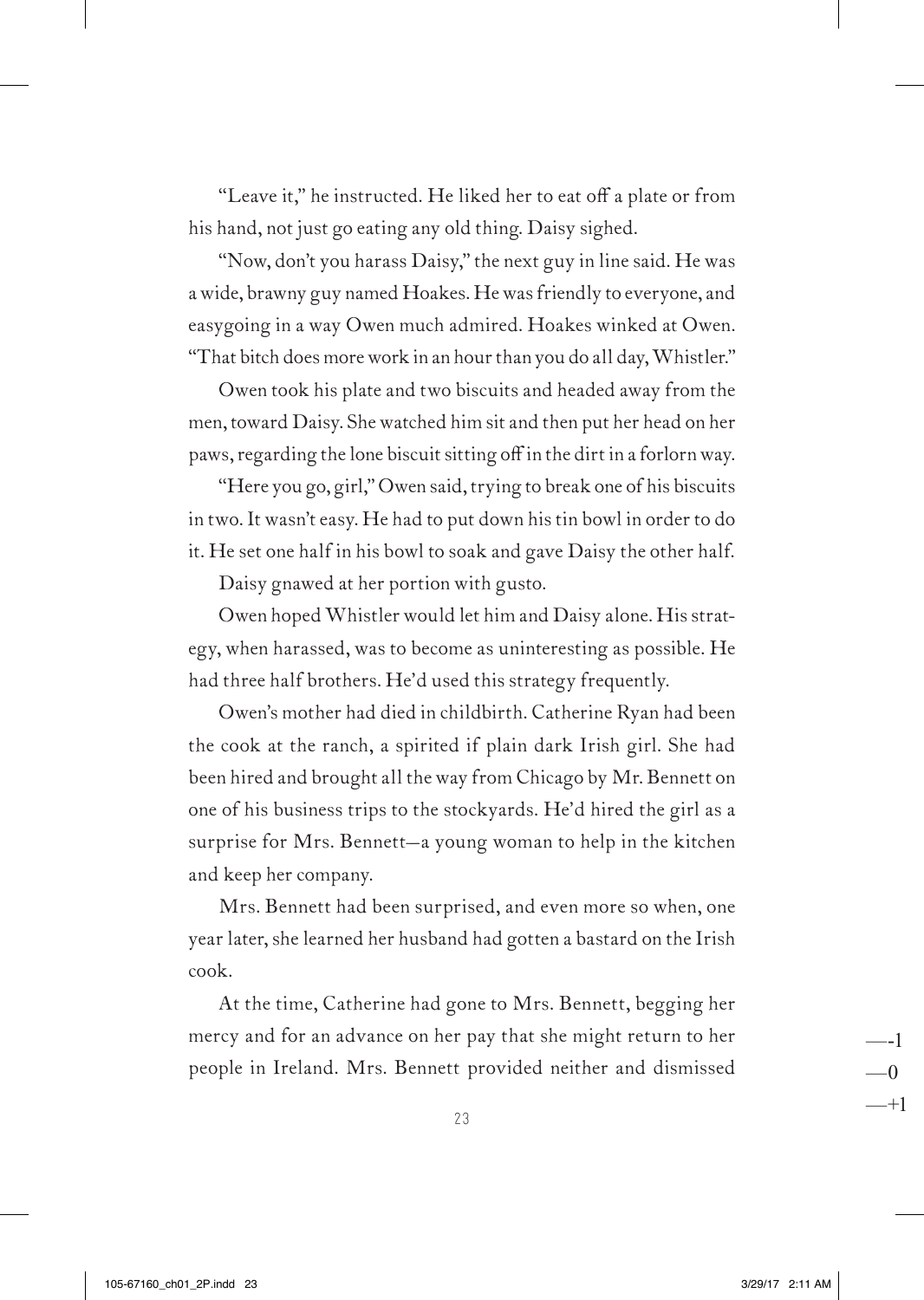her from service. When Catherine Ryan died in childbirth some months later, the doctor, a kind and discreet man, brought the newborn child to the Bennett household.

Mrs. Bennett saw, in that bundled quilt, a solemn dark-haired boy peering at her like a wizened sage. She also saw an opportunity.

The infant was given the name Owen Bennett, he was raised with Mrs. Bennett's three sons, and whenever her husband set a toe out of line, or found himself with the slightest complaint about the way his wife managed household affairs on the ranch, all she had to do was press her lips together and glance Owen's way. Owen was a living reprimand to his father.

From the start, Owen had been made aware of his position of half privilege. To all outsiders, he was a full Bennett brother, but in the privacy of the ranch house, his status was clear.

He wore handed-down clothes of his half brothers, played with their discarded toys, was even encouraged to eat their leftover food, in the kitchen with the new cook, who was exceptionally homely and gruff but kind, before he helped her do the dishes.

It was a strange situation for a boy, and it was made stranger by the fact that he resembled his father more than any of his half brothers did. They were all fair, sandy haired, and gray eyed, like Mrs. Bennett. But Owen had his father's big brown eyes, olive complexion, and lean frame, together with his mother's near-black hair.

Owen's resemblance to his father curried no favor with Mr. Bennett. He could barely stand to be in the same room with Owen, and only seemed comfortable around him when he could treat him like any other ranch hand.

Owen had worked the ranch, and worked hard, and on his sev-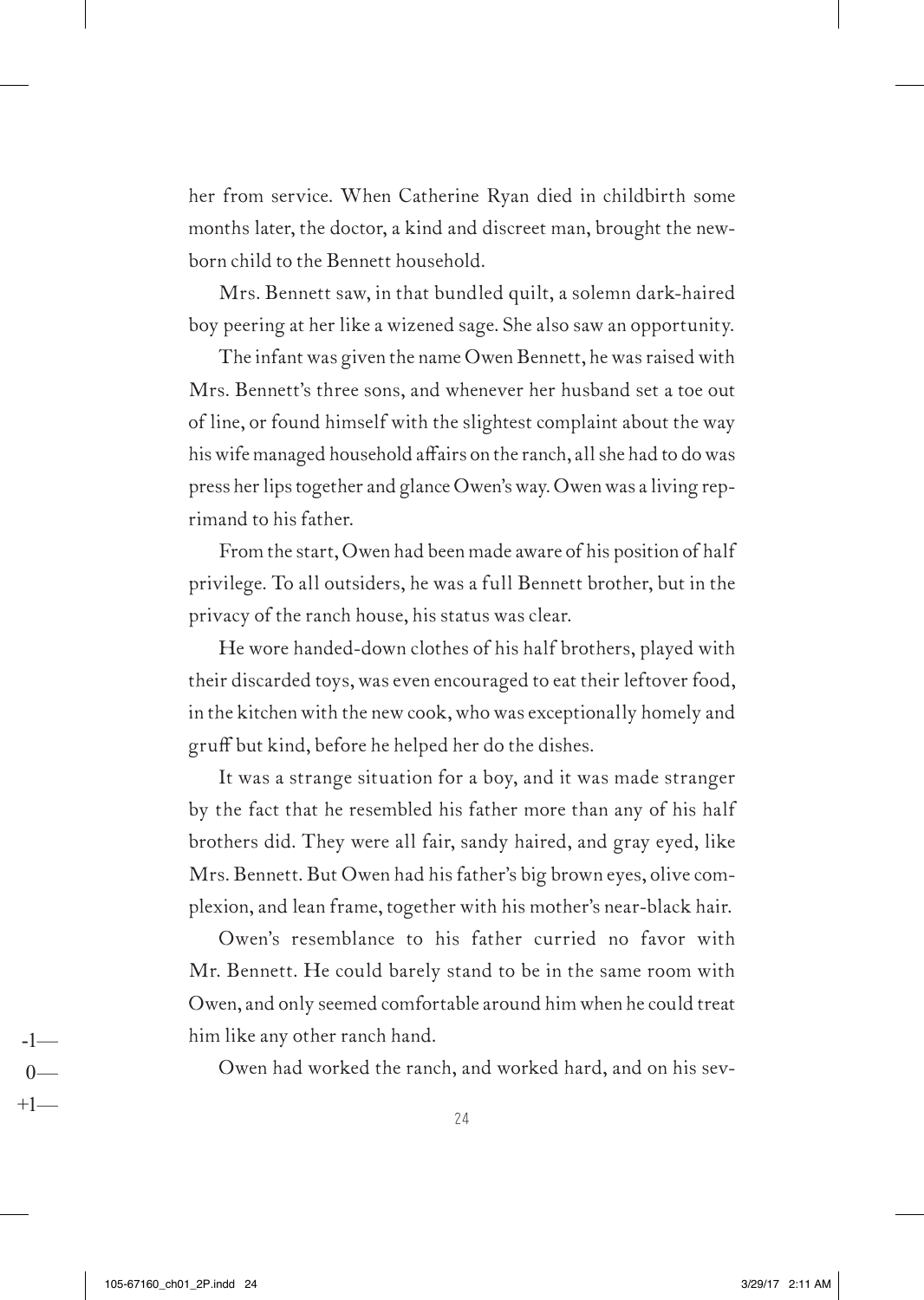enteenth birthday his father had given him a new saddle and Owen's favorite horse. They were all he could expect in terms of an inheritance, and he was grateful enough for them. He also got to take his gun, a '73 Winchester he'd been carrying for so long he could clean and oil it blindfolded.

His brothers all stayed on at the ranch, vying for their father's attention. But Owen had never had much of a shot at that, so he'd left.

No one outside the family knew his story, or that he was a bastard. It was a funny feeling. Liberating, if slightly disorienting. Who was he, when not examined in contrast to his rowdy blond "brothers"? Who was he, when not the subject of his father's shame or his stepmother's annoyance?

He was tired, that was for sure. He was looking forward to turning in for the night. He'd done everything he could to stay out of Mandry's way that day. There was no reason for him to assign Owen another half night of guard duty. He'd had it nine nights in a row. Each cowboy was expected to watch the cattle at night when his turn came.

Owen leaned over and made a grab for his bedroll.

"I swear, Old Eben, this food's so bad we should say a prayer *after* we eat."

There were laughs from the other cowboys.

"I like your cookin', Old Eben," said Billy.

"What do you know about it? You got rotten teeth, prob'ly make your food taste all rotten."

Owen wanted dearly not to enter the conversation, but Billy's face fell and he looked so ashamed.

"I say Eben's a fine cook," Owen ventured.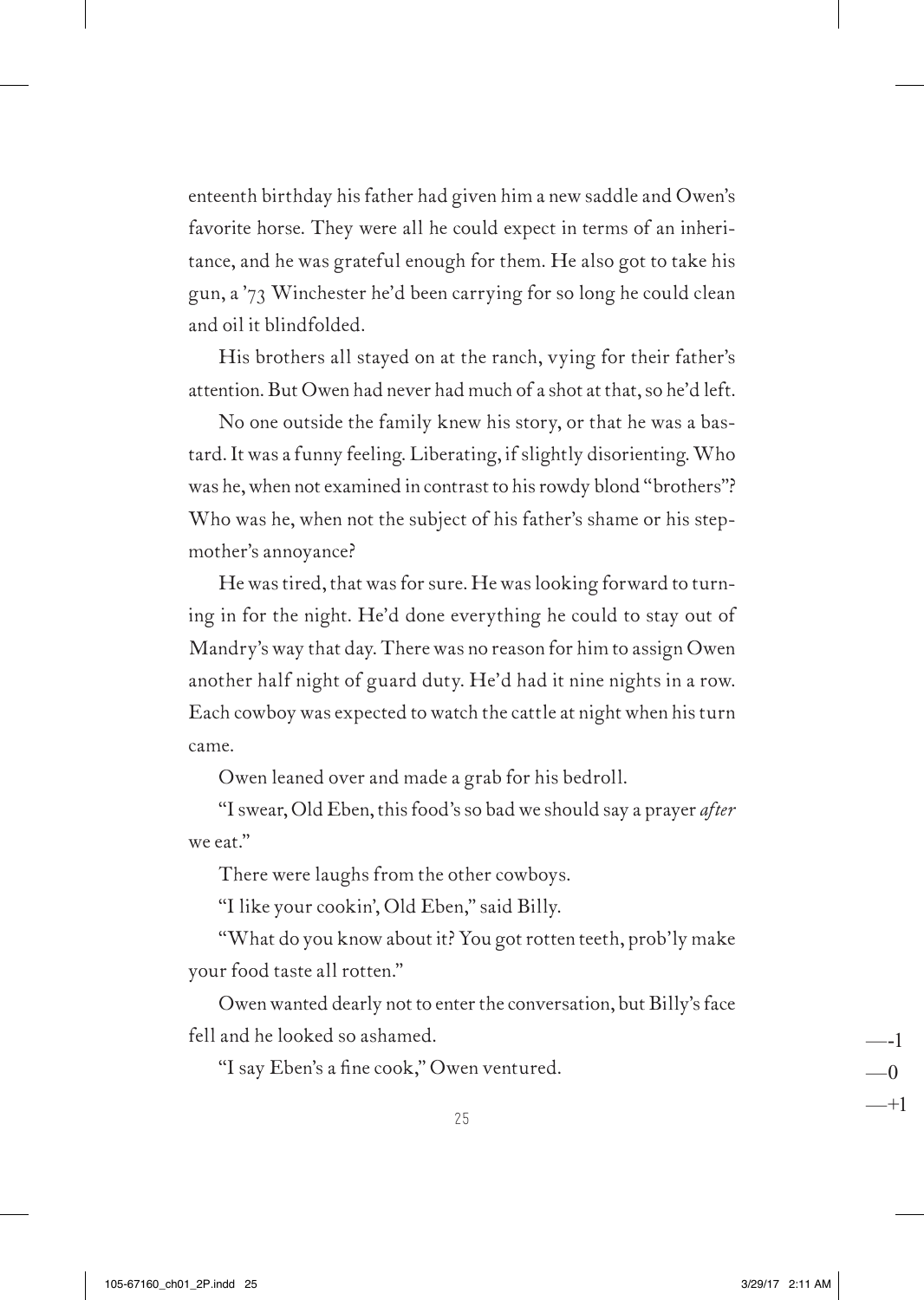"Now we got our other greenhorn weighin' in," said Whistler. "This one's sweet on his dog."

His teeth whistled on the *sw* sound, and Hoakes laughed.

"*Thweeet*, indeed," Hoakes teased. "Whistler, you're awfully musical tonight."

Whistler leaped up to charge Hoakes. Several men rushed in to keep them apart.

"Break it up, you morons," Mandry roared. "You just earned yourself a place sitting guard tonight, Hoakes. You can have the first shift, along with Owen Bennett and his blasted dog."

Owen tried not to show a darn thing on his face. Not surprise. Not anger. Nothing at all.

"Hey now, Mandry, that don't seem quite fair," a guy named Jimmy protested.

Hoakes joined in. "Ain't it Whistler's turn tonight?" he asked. "He ain't set out but one night, and that was the first week!"

"You don't like sitting up, Hoakes?" Mandry said. "I guess you don't like the sitting-up portion of your pay, neither. I'm happy to dock it for you."

"Now, I'm happy to do my share, but you know you had Owen Bennett on guard every night for more than a week. He's a boy. Needs a full night's rest."

"Well, all right, then. Old Eben, you can sit up for Owen." Mandry turned on the cook. Old Eben hadn't even heard him. He was nearly deaf. "Hear that, you old bastard? You're on the watch tonight."

"Yes, sir," Old Eben mumbled. He looked as surprised as the rest of them felt. "You mean for me to watch the cattle, you say?"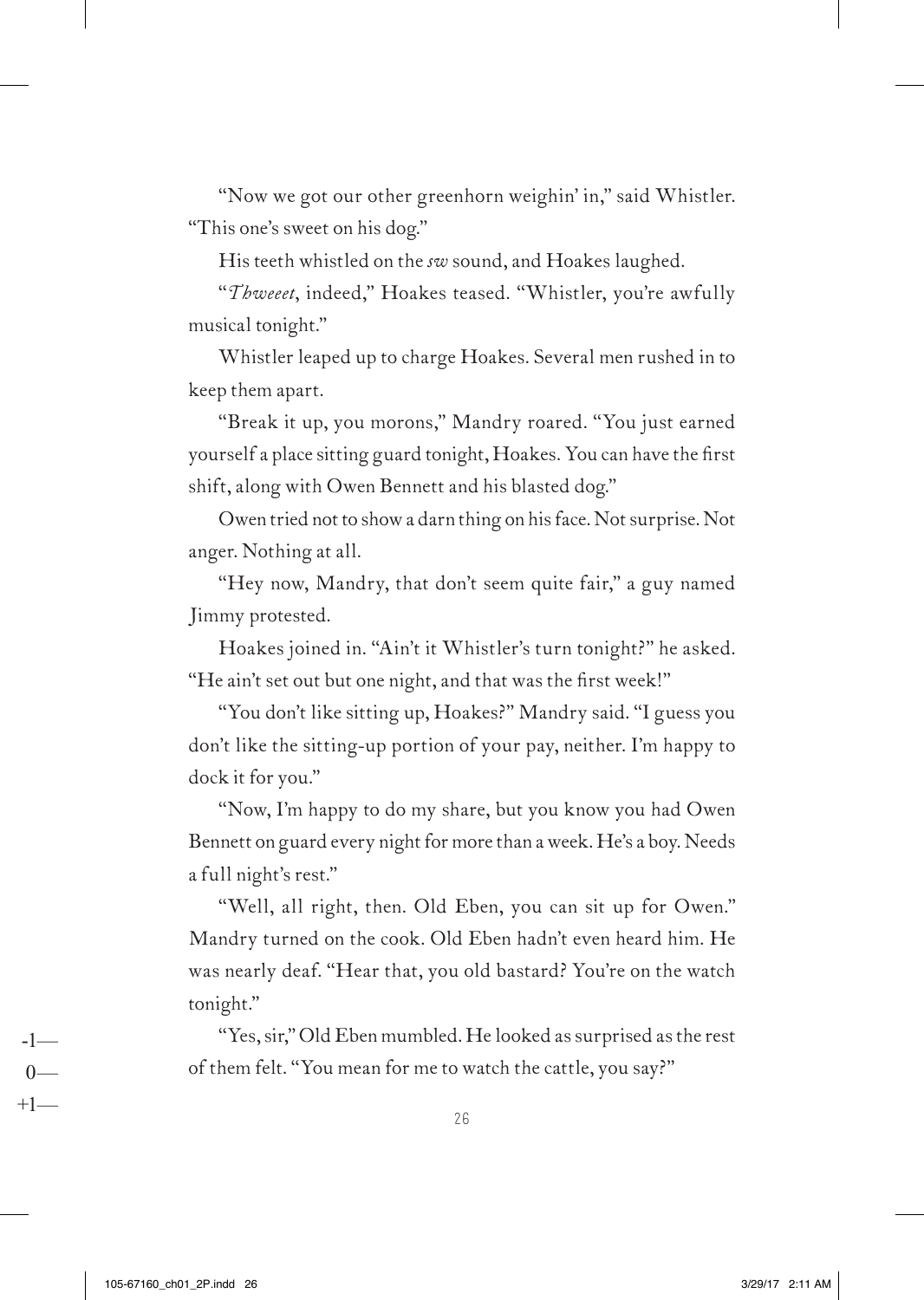Old Eben wasn't a cowboy. He'd been a miner. He didn't know how to keep the cattle calm. There was a trick to it—lots of tricks to it.

Owen told himself to shut up, but he couldn't. "Excuse me, Mr. Mandry, I'll take the watch."

Mandry smiled like he'd known Owen would volunteer.

"See there, Hoakes," Mandry said. "He's happy to do the watch. He wants to do it. He wants to do a double shift, don't you, Owen Bennett?"

Mandry's eyes glittered with malice. Whistler had a big smile on his ugly face.

Not for the first time, Owen wished himself an easygoing, lighthearted type of person. If he were, he could make some joke, get Mandry to laugh it off, and get out of this moment. As it was, he felt cornered and angry.

He looked Mandry in the eye. "I can do it," he said. "Sure enough."

Owen had plenty of time to regret his stubbornness, over the long night. He was on at first with Hoakes. They walked their horses in a circle around the herd, opposite each other.

Hoakes liked to sing to the cattle, and it did seem to keep them nice and calm. Owen knew because he'd done guard duty with most of the other fellows, in turns, too. Some of them didn't like to sing. But any insurance against a stampede was worth taking. Some herds got jumpy, and any sound could set them off—a big noise like thunder, or a little noise like a careless cook gonging a pan on a rock. A beef could lose fifty pounds in a hot stampede and a cowboy could lose his life.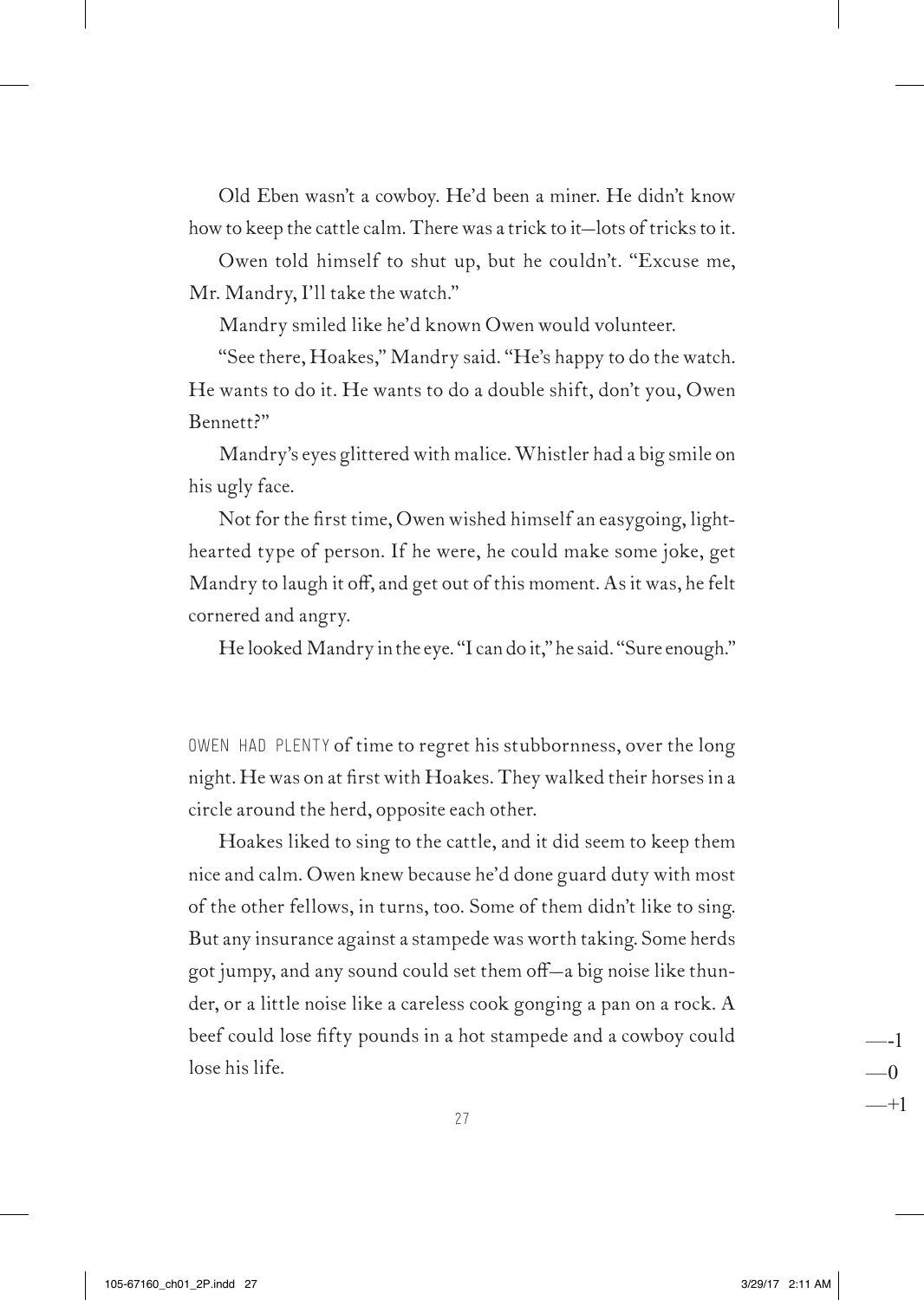"*Oh bury me not on the lone prairie*." Hoakes's voice came wavering over the heads of the cattle. His voice was mellow and deep.

*"These words came low and mournfully / From the pallid lips of a youth who lay / On his dying bed at the close of day."*

If Owen had not been so self-conscious, he might have sung back. He certainly knew the words to all eight verses by now, for though Hoakes liked to sing, he didn't know a great many songs. Owen could not bring himself to lift his voice in return. He felt too shy.

*"Oh bury me not on the lone prairie / Where the coyote howls and the wind blows free / In a narrow grave just six by three / Bury me not on the lone prairie."*

Owen shivered. He wore a wool poncho over his oilskin canvas coat. He pulled it up somewhat on his neck. It was getting colder now. They'd be lucky to make it to Helena before the first snowfall.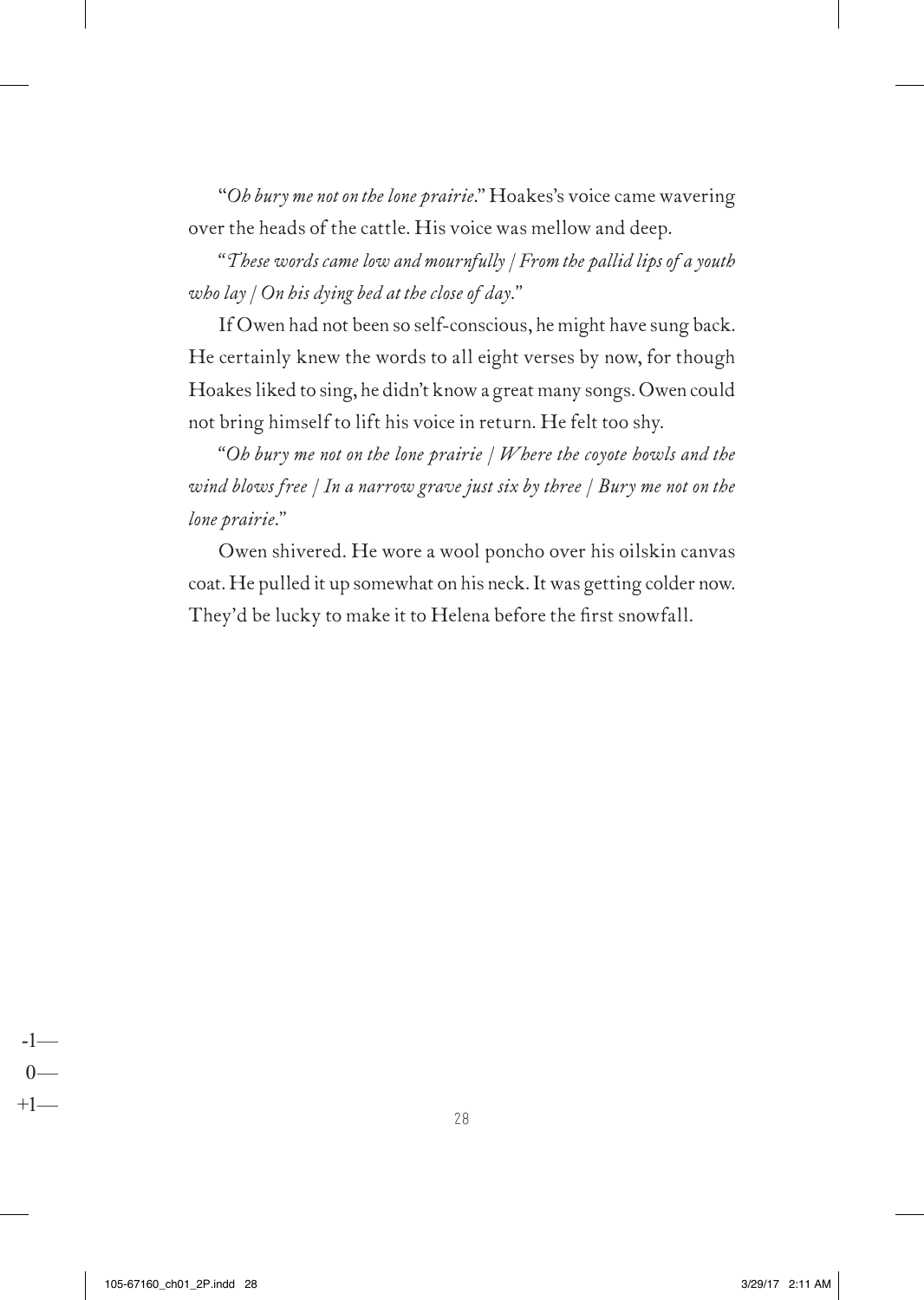#### CHAPTER FOUR

 $\int_{\mathbb{R}}$ ne moment Hanne was deep in the feather bed, cuddled near her sister, her body heavy with the rich sleep of the hard worker; the next her bare feet slapped the cold floor and she was upright. She was propelled to the door. Her hands found the latch. She pushed into the hall. There was danger in the barn. Her heart beat with such urgency and alarm, she had to *run*. She tore down the stairs, three at a time. Her nightgown caught against the rough-hewn wall, but she did not feel the fabric tear.

Then she was outside, striding toward the threat. The barn. She heard the voices of men, three of them, arguing with her father.

"We've waited long enough!" came a low voice. It was Nils Paulsen, the gambler from the pub. Hanne knew this instantly.

Her feet went across the mud.

She saw every detail of the dark farmyard. The pitchfork left out by accident. The pots with Sissel's foxglove plants and wild roses,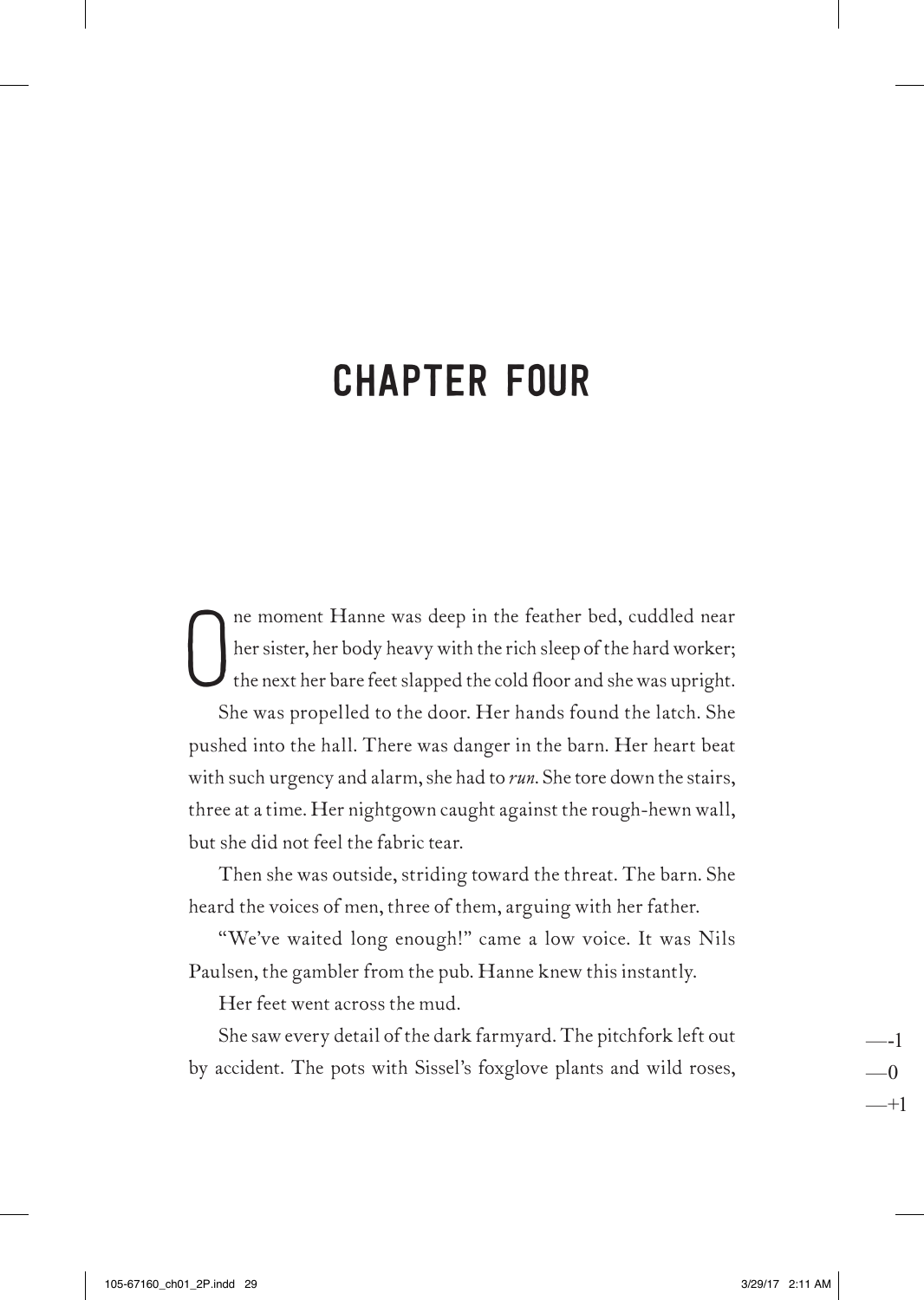fallow now, until the springtime. There was a matched team of chestnut-brown horses standing next to the barn, asleep on their feet and still harnessed to a wagon. Her breath made frost, but not much because she moved too fast.

"You wouldn't shoot me," she heard her father say.

The heavy barn door was thrown open; it was she who threw it, but she did not feel herself do it.

Four men turned, shocked. At first, she saw only the gun.

"Hanne, no! Hanne!" her father shouted.

Hanne stalked in. Three attackers, this was new. She had only fought animals before, and only one at a time. The man with the gun was in front, with two cronies behind him. The horses were in their stalls, huffing and stamping, displeased. The chickens roosting in the rafters were awake and clucking with alarm.

Hanne inhaled deeply. She felt wonderfully alive. She smiled.

Her mind expanded with a vision, an all-knowing sense of who was where and how the bodies of the men were made. She could feel them, feel how strong they were and where they were weak and what they might do. The man with the gun was lazy and slow. He was not the true threat—it was the skinny man behind him, the one with the cap pulled low to shadow his eyes. The skinny man wanted to kill her father. He had such a strong revulsion for Amund that he was red hot, ready to strike. The third man was calm and more deliberate. A man experienced in fighting. He would be last to join in.

"Hanne, this is between us. Go back to bed," her father was saying. He had his hands up to her, imploring, and his voice was gentle. He had not spoken to her kindly in a long time.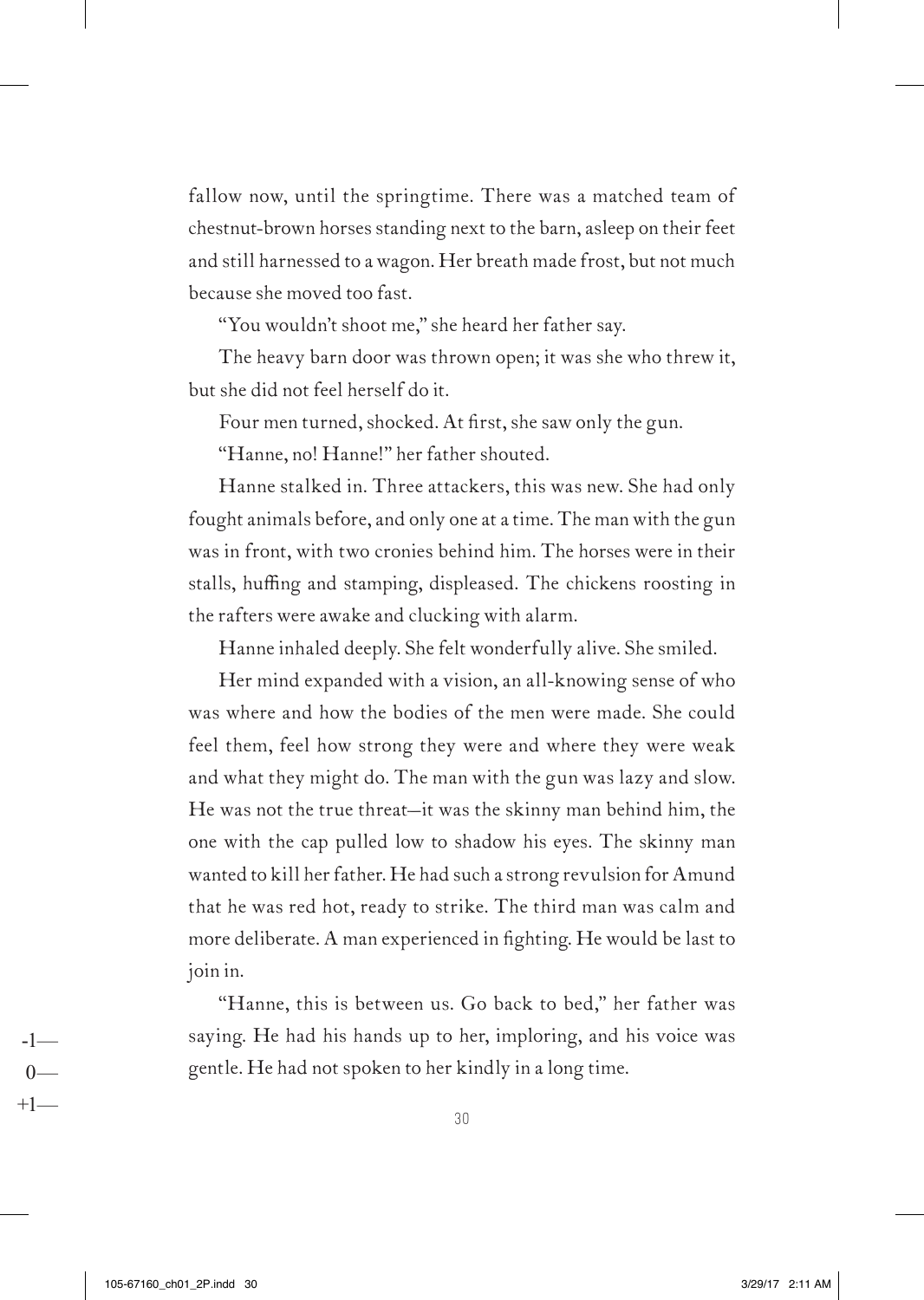But Hanne's eye was focused on the scrawny man behind him, a hand on a knife he had hidden in his pocket.

It was thrilling, the power she felt. She was grinning, her body thrumming, taut as a bowstring. It was delicious.

"Maybe she came in for a bedtime story?" Nils, the man with the gun, said, a sneer playing on his lips. "I could tell her a good one."

"Hey now!" Amund said, spinning back to face Nils. "Leave her out of it. She's sleepwalking, is all."

Then the scrawny man leaped at Amund, knife arm raised. Hanne jumped forward, pushing her father down, then vaulted over his body to where the ax lay half sunk in the chopping stump.

The ax was in her hand, and then it was flying through the air, landing with a solid *THUNK* in the solar plexus of the scrawny man. His body flew back, and his knife hand swung up, releasing the knife into the air. Hanne crouched and sprang for the weapon.

Time was as slow as dripping honey to Hanne. She was swimming through the air, passing in front of the man with the gun. She felt her thighs brush against the front of his body. Then she picked the knife out of the air as easy as if she'd been picking an apple off a tree.

She kicked out and kneed the gunman in the throat.

The gun went off twice. *BAM! BAM!*

He was on his back and Hanne was next to him. She slashed twice, once on each side of his throat, and the blood geysered up.

The calm man, the one who knew how to fight, was backing away.

"No," he said. "Please. I want no part in this." But she was already advancing on him.

The knife was too slippery in her hand so she dropped it.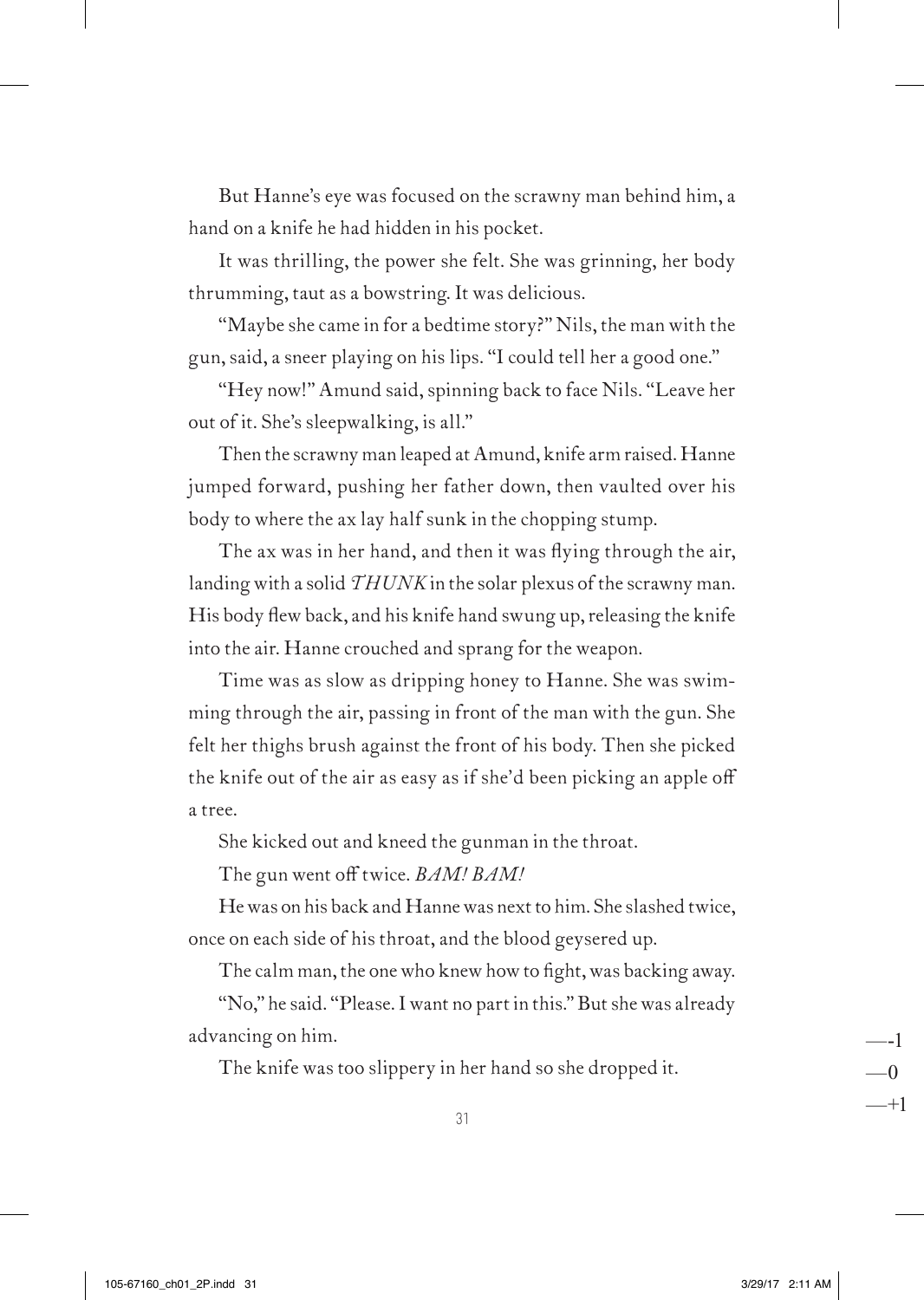The man backed away from her. He nearly tripped over a rake left standing near the hay and then he grabbed it, arming himself.

"I don't want to fight you, girl!" he said.

Hanne pressed forward, backing him into the corner. He swung. *WHAM!* The metal teeth of the rake dug grooves into the log wall.

She ducked. He swung again. More gouge-holes in the wall on the other side.

He thought he could keep her away with a rake! Hanne darted forward. She ran right up the wall of the barn, feeling the bark of the old, rough logs under her bare feet. He swiveled to watch her, mouth agape with wonder, and let the rake drop.

Hanne took two steps on the ceiling. Then she had the man's sweaty head in her arms, and as gravity brought her back to earth, she yanked his skull to the side, breaking his neck.

Hanne opened her hands, and the man's head hit the floor with a *THUMP*. She stood, taking in the room, one foot on his chest. Her hands open and ready. Four bodies, none moving.

Her attention fell on the body of her father. The life force of her father, that which she had been called from bed to protect, was draining away. She scrambled over the warm bodies of the dying men to him.

Amund had been shot in the chest.

Hanne's eyes scanned the room for something she could use to stanch the flow of blood. She looked down. Her nightgown was sheer, clinging to her body with blood. It was already saturated—it would not help.

There came her brother Knut to the door, Stieg behind him.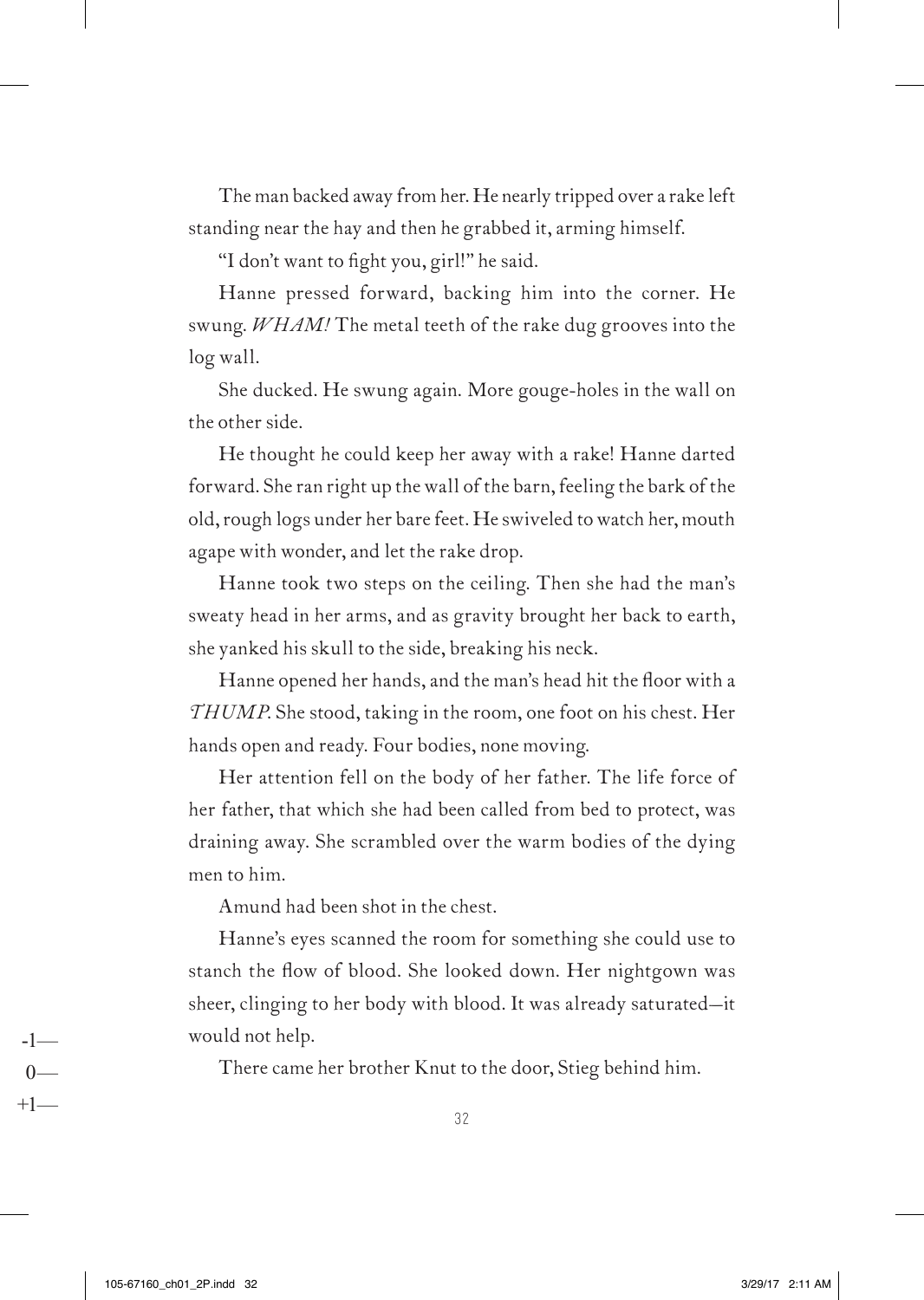"Oh! Oh!" Stieg cried. He recoiled from the sight, stumbling back.

"Father!" Knut rushed over and knelt next to Hanne, placing his great hand over their father's wound. He pushed right down over the mess of shattered ribs and torn flesh.

Hanne could hear Stieg retching outside and Sissel coming near, asking what had happened? Who had fired? Then her sister arrived and her thin screams pierced Hanne's ears.

Hanne looked around. With awkward jolts, like a sled bouncing to rest at the bottom of a long hill, time was returning to normal speed.

A gnawing began to gather in her gut. Suddenly she was ravenous. She was nothing but an empty stomach, screaming to be filled.

HANNE ATE. Barefoot, in the kitchen, she ate the whole week's baking of *flatbrød*. She'd eaten the leftover stew already. She'd eaten it with her bare hands, her knuckles scraping the kettle. Her siblings bustled around her.

"Pack your woolens!" Stieg told Knut. "We may need to stay in the hills. I don't know!"

Knut clomped around the house, gathering supplies under Stieg's direction. Tears dripped down his face as he moved. Sissel sat slumped against the wall. Her face was so pale, she might have been in shock, but there was consciousness in her eyes as she watched her sister eat.

"Sissel!" Stieg yelled. "Get up! You must pack. You must pack for Hanne and yourself."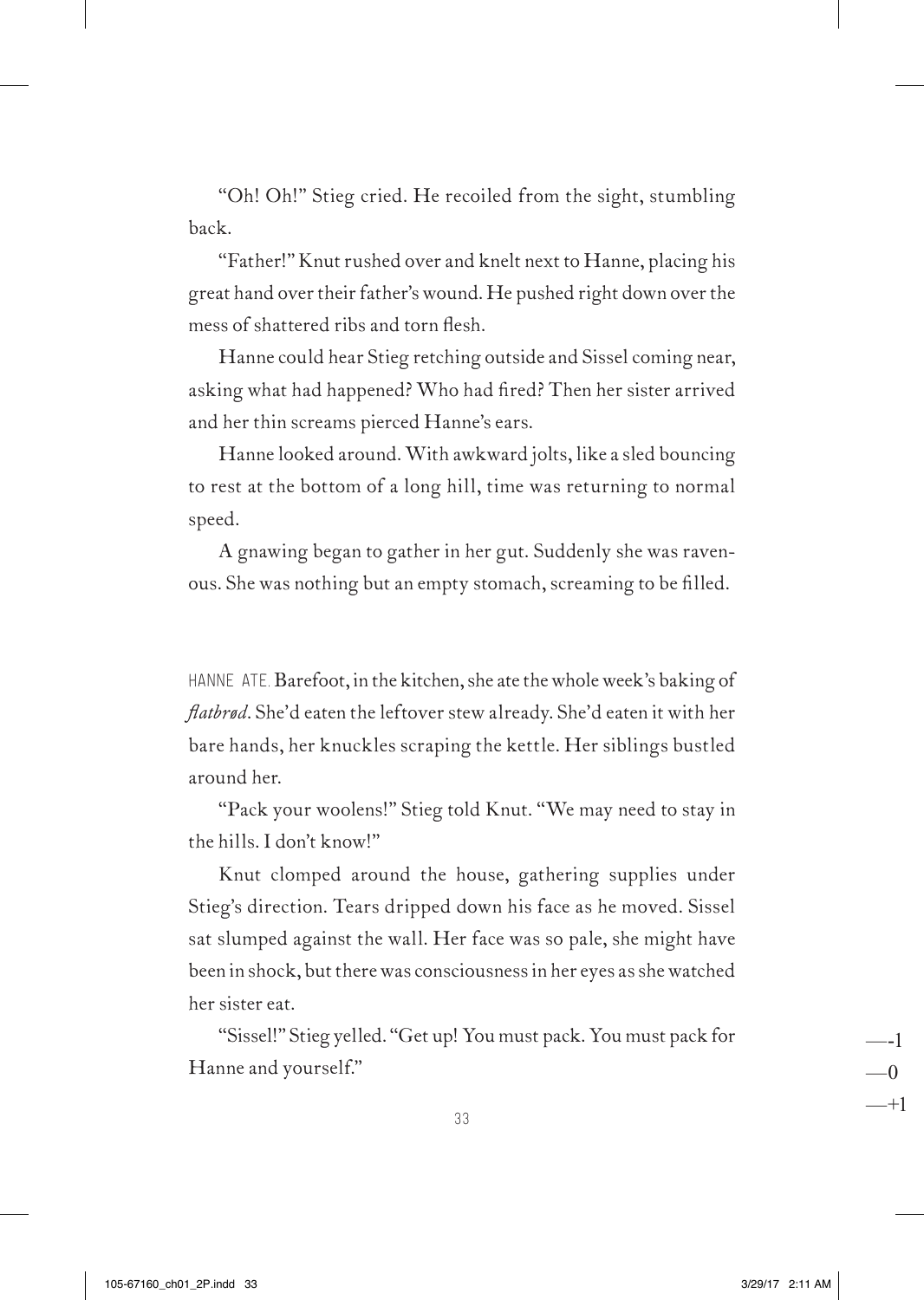"Look at her," Sissel said. "She's an animal."

Hanne heard, but did not break stride. She had the preserves open now. *Bringebaer* jam. She scooped it out with her fingertips.

"It's the curse that comes with her Nytte," Stieg said. "If she doesn't eat, she'll die."

Sissel did not move. She was mesmerized by her sister's feeding.

Stieg grabbed Sissel by the arms and hauled her to her feet. She began to cry.

"She killed those men," Sissel wept.

"Sissel, pack your bags and dress! If you do not, we will leave you behind and you can answer for the slaughter in the barn yourself!"

"Three men!"

Stieg dragged Sissel toward the bedroom she shared with Hanne.

Sissel took hold of Stieg's lapels. "Brother! It is her crime. Why do we flee?"

Stieg dropped her arms. She rocked back. Stieg's eyes were a cold, bleak gray.

"If you want to stay, that's your choice, Sissel. I am taking Hanne . . . away. Knut will want to come. But you can stay here. You can have this house and everything in it all to yourself."

"Stieg, no!"

"You can cover for us. Tell them that Father killed the gamblers. Tell them we were so upset, we've gone away, but that you wanted to stay behind so the truth could be told."

"Stop it—"

"You'll make a good marriage, with the farm as yours—"

"I'm coming with you."

"Then dress and pack!"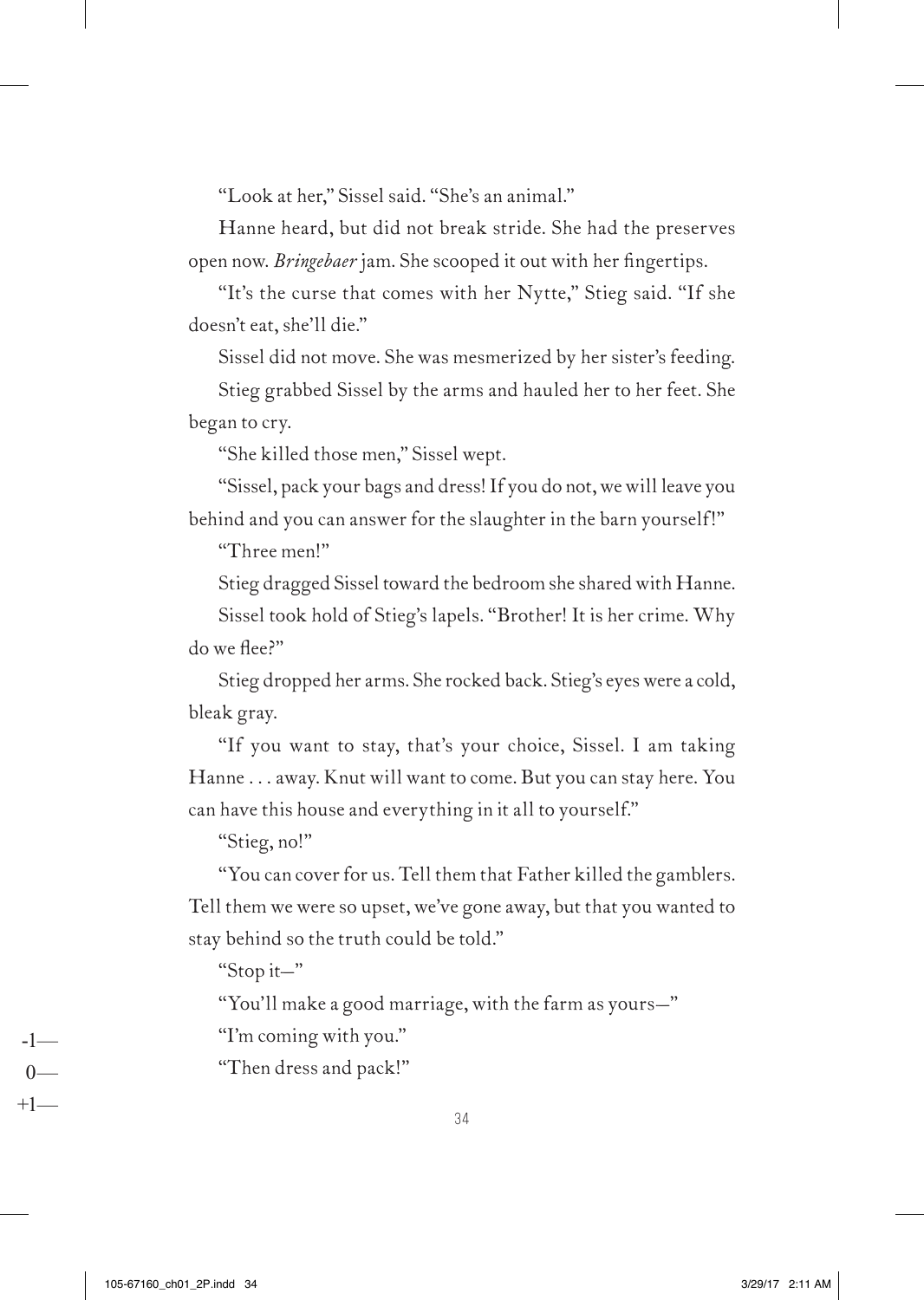Seeing that Sissel was moving toward the cupboard where she and Hanne stored their clothes, Stieg turned and went out. Now he had to go to the barn and do his best to make it look somehow as if his father had killed three men and died in self-defense. His father, who could barely hold a knife, much less wield an ax.

BY THE TIME they were ready, Hanne had gorged herself into a stupor and had lain down in bed. Sissel had had to dress Hanne as if she were an invalid, pulling the bloodied nightgown off her and dressing her in her drab, loose-fitting work clothes, fastening her apron as best she could over Hanne's prone form. Sissel kept her eyes off her sister's greasy, sticky hands. There was still blood on them, under the jelly and the butter and the salmon fat. She had stuck Hanne's bare feet into her heavy, wooden-soled shoes. She wasn't going to pull her stockings on for her. It was too much to ask.

Knut loaded Hanne into the wagon. She lay in the back, on the rough wooden slats, legs askew. Sissel came hoisted over the side next. She pulled away from her sister and sat with her arms curled around her thin body. Then Knut began to load in the few possessions they had packed. A bag of linens. Stieg's fine carpetbag, plump and ready for the journey. A gunnysack with Hanne's and Sissel's clothes stuffed in. Knut's own clothes in a careless armful.

"Good, fine," Stieg said. His face was pale and he was sweating, despite the cool air. "We go, then!"

There were many hours left in the night, and a half-moon shone down from a clear sky. Stieg climbed onto the wagon seat and chirruped to the horses. Knut walked alongside, his hand on the slats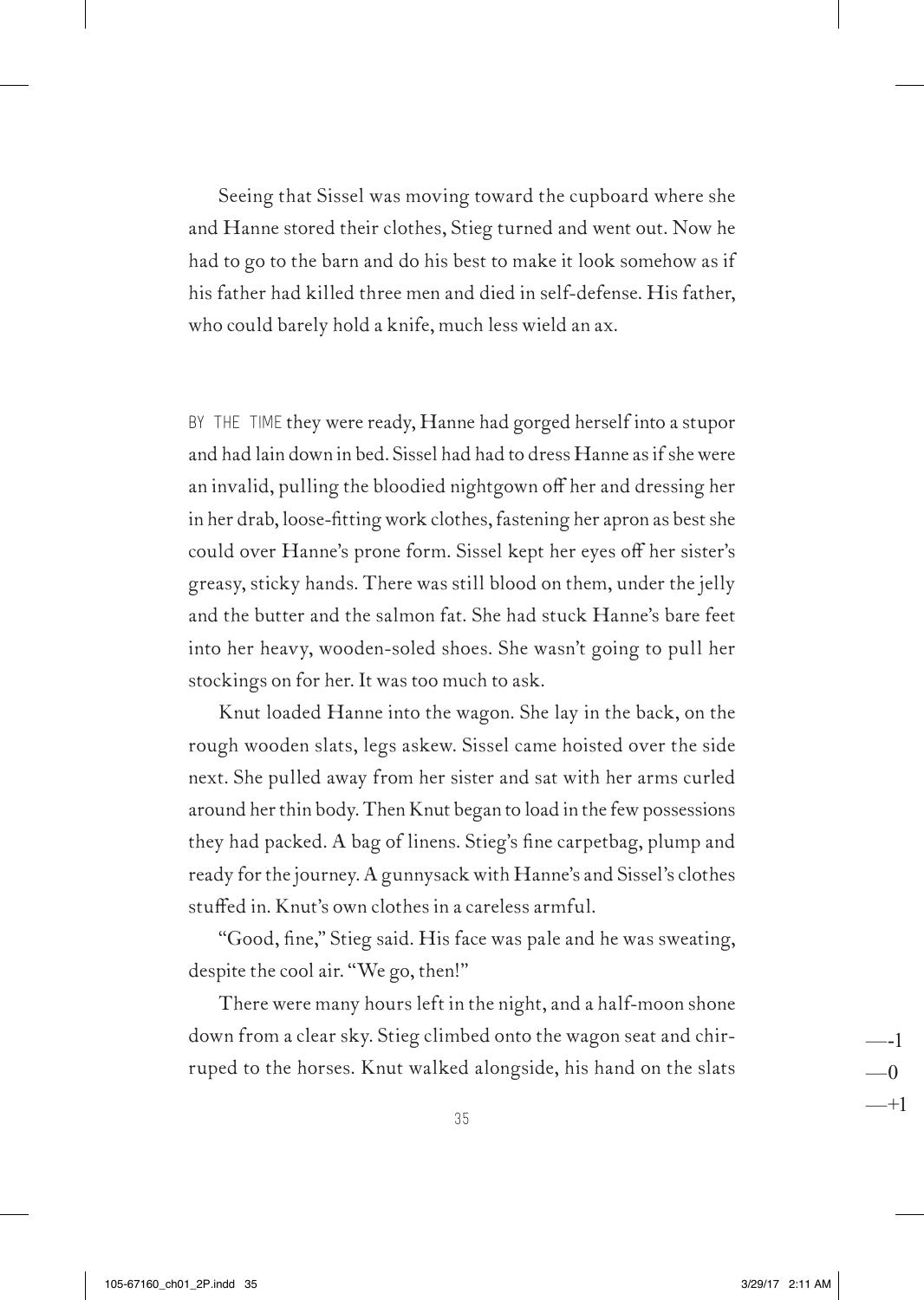of the wagon. The two horses could not be burdened with his weight.

Hanne and her siblings moved away from their little stone house and log barn on the hillside. It had belonged to their mother's family. Each of them had been born within those old walls.

Sissel took one last look at the farm over her shoulder. Tears welled in her eyes and ran down her cheeks. She dabbed them away with the hem of her shawl.

SEVERAL HOURS LATER, they reached a stream and Stieg said they could stretch.

The wagon jolted hard as the horses moved down to the stream to drink. Hanne was pitched forward. Suddenly she gasped, leaning back up straight. She stood in the tilted bed of the wagon. She looked at her hands, then at her siblings. The night sky. Her bare ankles, stained with blood, poking out from under her homespun skirt.

"Oh, Stieg!" A choking sob broke free. "Dear God . . . What did I do?"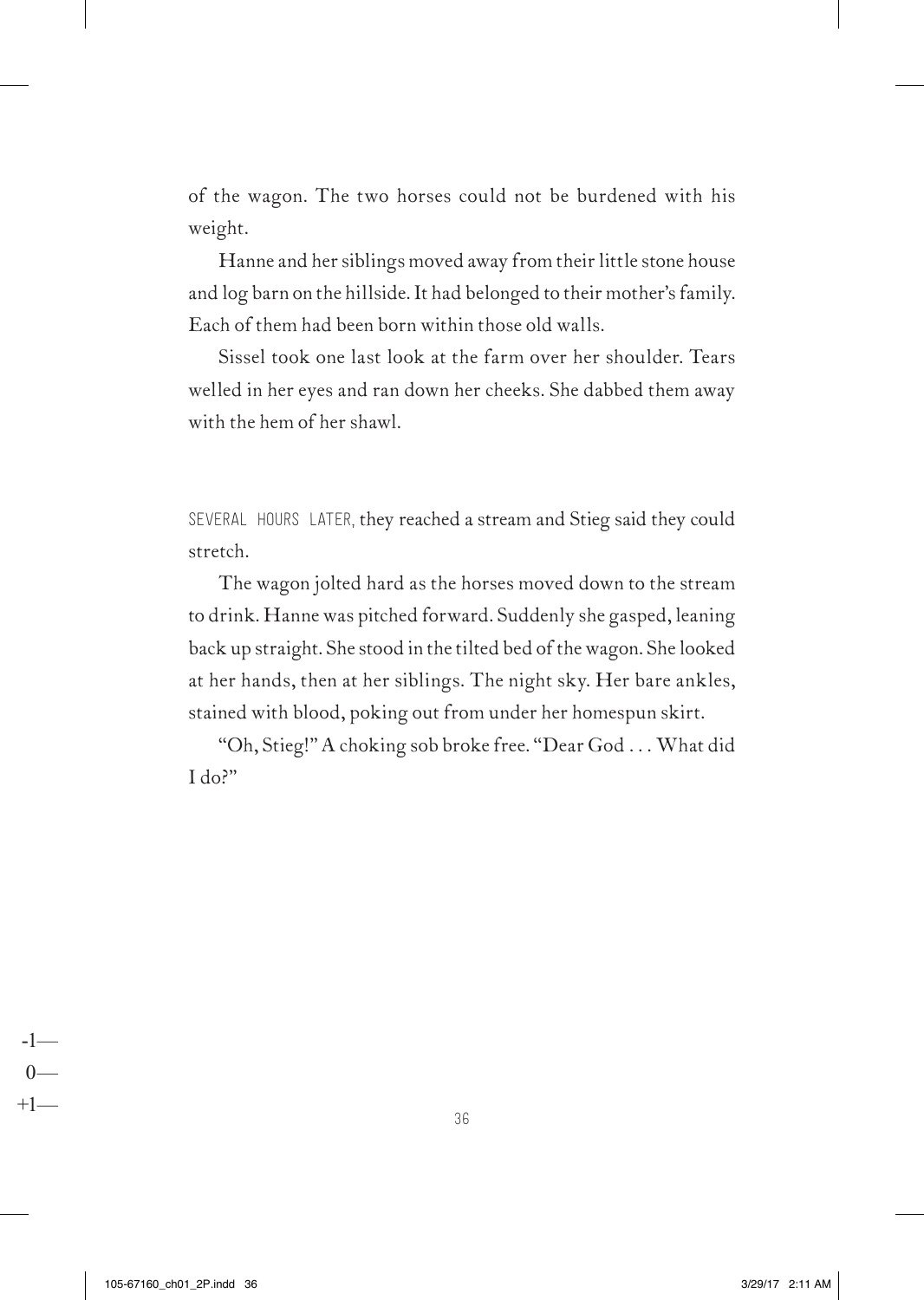## CHAPTER FIVE

 $\ddot{\phantom{0}}$ A atch your stock!" Owen called to Daisy. Daisy circled<br>around and caught sight of the cow cutting back behind<br>them, toward a stand of aspens at the tree line. Daisy was around and caught sight of the cow cutting back behind them, toward a stand of aspens at the tree line. Daisy was covered in mud. Owen was, too. A thick, wet snow had been falling since right before sunup, the kind of wet, clumpy snow that made a cattle drive a messy prospect.

Daisy went after the straggler, winding through the skinny, ashcolored trunks. After a good nip on the heel, the cow came back, bawling.

Owen didn't blame the cow for trying to get to the trees. They were in the rocky foothills of Hedges Mountain, and the going was difficult.

The beasts streamed down narrow paths between boulders and scrub, their hooves churning the packed earth into sandy mud. Slippery. It would be wise to go slow, but Mandry had made no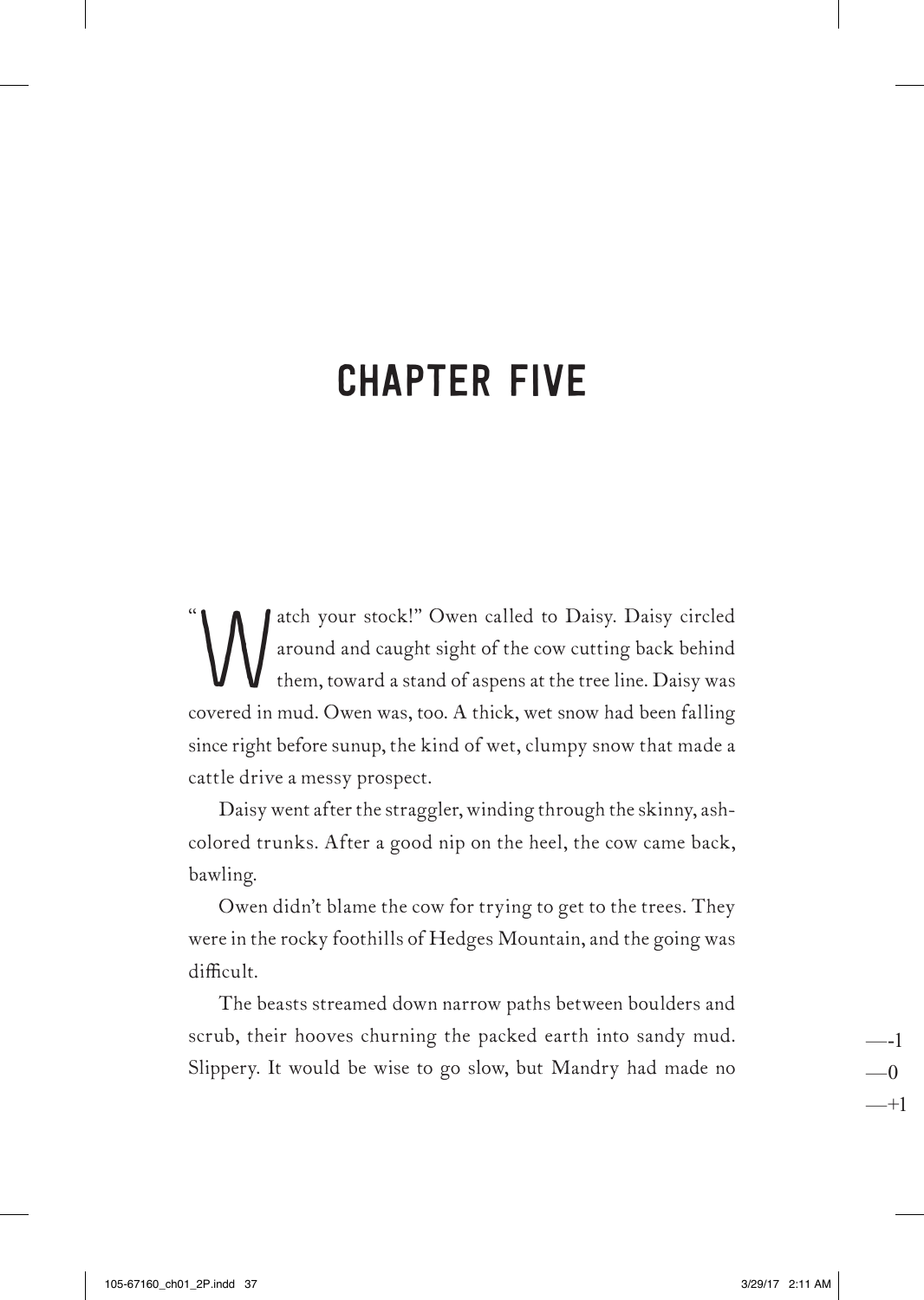mention of the trail conditions at breakfast. He'd just cursed the weather and told the men if they hurried, they could be in Helena for a hot bath by Friday.

Owen's horse, Pal, was taking his time. The other cowboys poked fun at Pal's name. Did Owen think his dark gray quarter horse with the black mane was a palomino?

In a rare moment of privilege, Howard Bennett had allowed Owen to name the colt. He'd named it Pal purely because he wanted a friend, and the scrawny, buckle-kneed colt had looked like he could use one, too. It was a foolish name, and it caused Owen some embarrassment to remember it. But the horse knew his name, and Owen couldn't change it on him now.

The cattle at the back of the herd were the slower ones. Owen felt to rush them was to risk losing them. It'd be easy to slip and topple down the hill. Easier still to break a leg on the rocks.

Hoakes, also riding flank, drifted back to chat with Owen around midday.

"Hey there," he said. Melted snow was dropping off his whiskers.

Owen nodded and a little snow plopped off his hat brim, down onto his poncho. It was a good poncho, tight knit, and though it wasn't waterproof, it was wool so it stayed warm when wet. He whistled twice to Daisy—telling her to come to his side.

"Awful slick out," Hoakes said loudly, to be heard over the sounds of the herd clomping over the rocky ground.

"Yep."

"So what's gonna be the first thing you do with your pay when we get to Helena?" Hoakes asked. This was a common question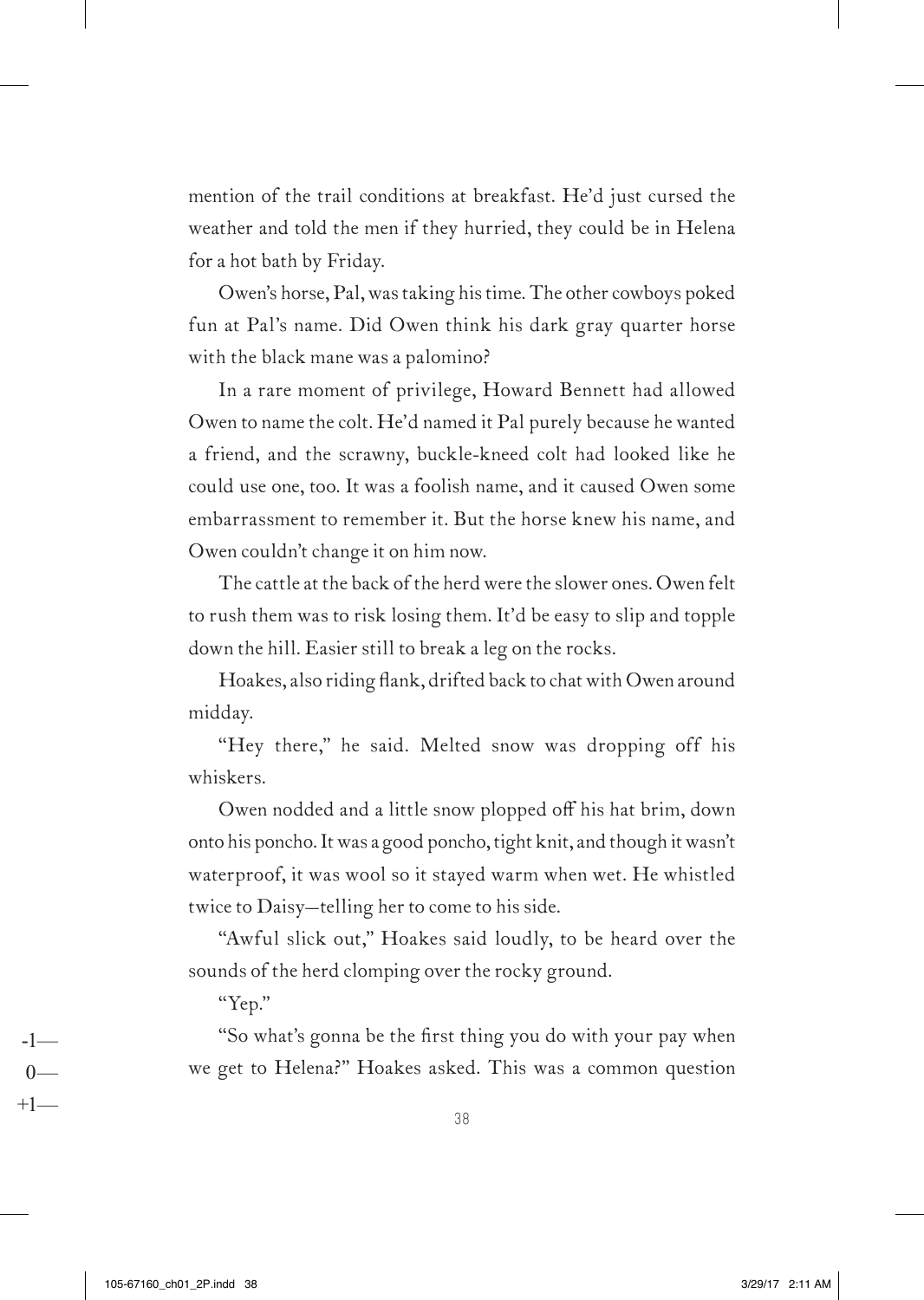circulating the camp. Thinking about the pay to come helped make the long days pass quicker.

While Owen thought for an answer, that same cow made another break for the tree line. "Watch your stock!" Owen called, and Daisy went right after her.

"Me?" Hoakes continued, as if Owen had answered. "I'm going to have a drink, then get myself a bath and a hot shave. You had a hot shave?"

"Not yet," Owen said. Owen handled his own shaving needs, such as they were, with a kit he'd purchased in Bullhook Bottoms with his first paycheck. It was a prized possession.

"It's a mighty fine thing. I'm gonna get a shave and a haircut, then I'm going to go up to stay with my sister in Great Falls. Her husband died in a mining accident. She needs some help, I guess. What you gonna do?"

"Look for some work in Helena for the winter, I suppose."

They rode on. The snow fell in clumps on the backs of the cattle.

Owen was used to keeping his own counsel, but he'd been mulling over an idea and Hoakes seemed someone a man could confide in.

"I guess I do have an idea," Owen ventured. "You want to hear it?"

"Sure I want to hear it. What else do I have to do? I'll hear any damn thing you want to tell me."

"I've got an idea to raise cattle dogs. Breed them. Train them. Then sell them."

"Well, but a man's got to train his own dog for it to stick, don't it?"

Owen shrugged. He didn't think so.

"Whistle twice," Owen said.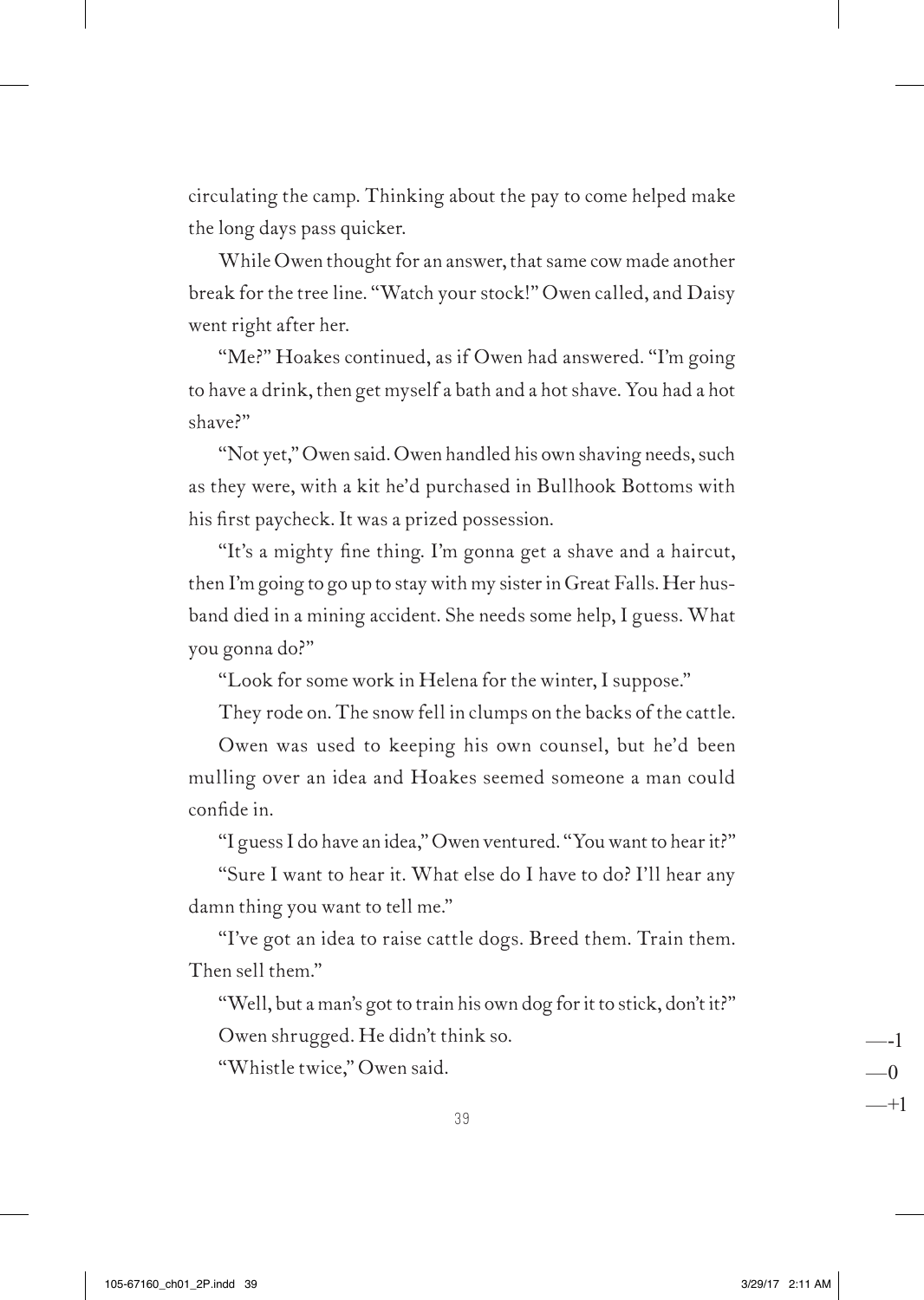"What say?"

"Whistle twice for Daisy."

Hoakes let out two long, breathy whistles.

Daisy stayed put, but looked over and cocked her head as if asking, "What's wrong with you, fellow?"

Owen whistled correctly—two quick chirps. Daisy came at a bound and placed herself on his right. Perfect position.

He rewarded her with a nod.

Neither man was compelled to comment on the failure of the experiment.

They rode without speaking for a moment, Owen riding ahead of Hoakes as they went through a narrow section between a boulder and a knot of scrub oak. The trail ahead was steep and striated with descending switchbacks.

"Men have gotten by doing stranger things, I guess," Hoakes offered loudly, coming back alongside again. "But you're a mighty fine cowhand. I mean, that's a real living."

Owen nodded.

On the one hand, he wished he hadn't mentioned his idea to Hoakes. On the other, to hell with it. If he wanted to have any friends in this life, he'd have to talk sometime. And it was such a nice dream.

Owen saw himself with a little ranch. A small bit of land, just a couple acres. He wanted a couple of cows for dairy, and chickens. Then he'd just start looking for good dogs. He wanted to breed Daisy with a collie with longer legs, increase the stride some.

He knew he could make good money at it, as long as his customers were willing to learn the commands he'd teach the dogs. Men had offered him money for Daisy plenty of times.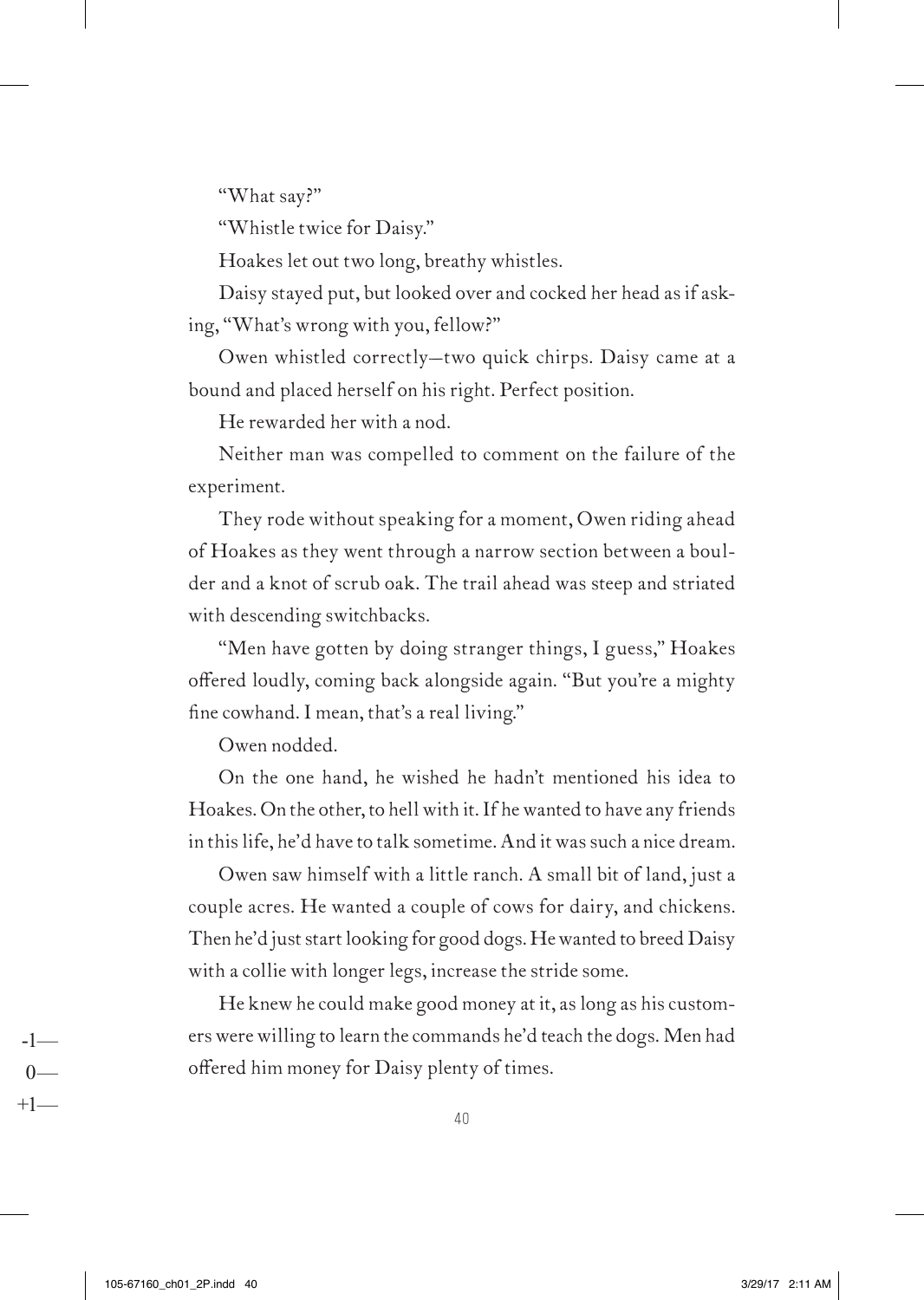Hoakes had moved his horse in front of Owen. The trail was narrow again, scrub oak on either side.

"Hee-yaw there!" Hoakes shouted. Owen couldn't see around the man's broad back, but he heard the sound of cattle lowing and hooves clattering on rocks.

"Stuck cow up here!" Hoakes called.

Because the path was narrow and falling steeply off to the side, Owen wheeled Pal back and went around the thicket to the left, picking his way through the brush lower down the hill to get a better view.

There was a ledge, with a sharp drop and only one path leading down from it. A steer had his leg trapped in a rock right at the only place the beef could scramble down. Seven or eight cattle were milling behind him. They couldn't get past the downed steer, and they were trapped.

It was a slick, rocky ledge they were on, with a wall on the right of about five feet and a drop to the left of a deadly fifteen.

From his vantage point below and slightly beyond the downed animal, Owen saw he had to make the cattle climb up the wall of rock behind them, to a path running above they couldn't see. They wouldn't like it, to scramble up that way, but they could do it.

He called to Daisy, "With me!" and charged Pal up at the cattle, shouting, "Ha! Ha! Get up! Get up now!"

The ground was slick and Pal balked, but Daisy nipped at his heels and together, man, horse, and dog drove up at the cattle.

The beasts' eyes were wild, and it seemed, for one second, that they'd turn around and come trampling down on Owen as he and Pal